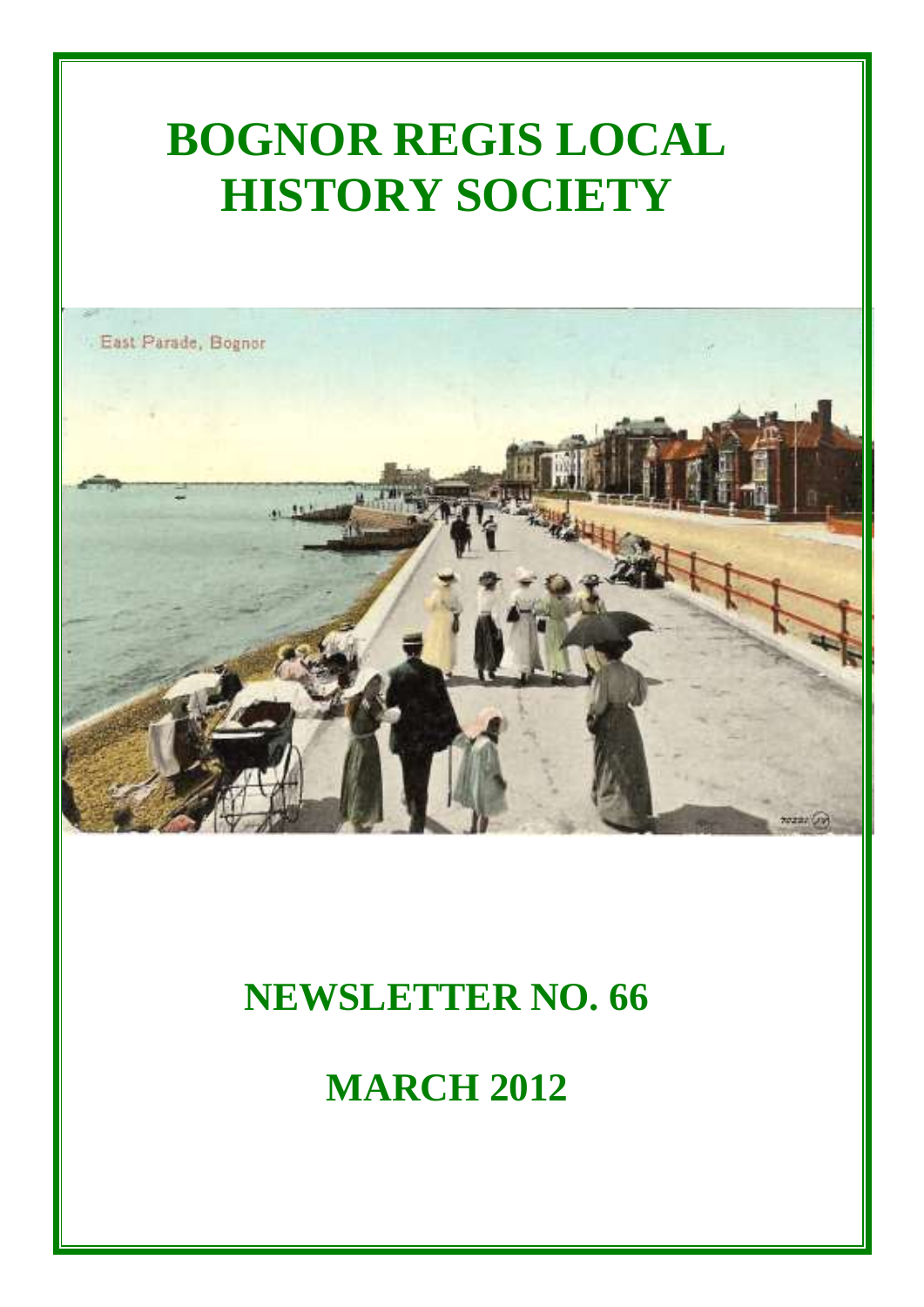The Society was founded in January 1979 by the late Mr.K.R. Crum to bring together those interested in the history of Bognor Regis and district and to encourage the research and recording of its past and present. In 1984 the Society established a Museum in the town, firstly at Park Lodge, Hotham Park, then in 1997 at 69, High Street and now at the former Berkeley Arms in West Street. Web site; [www.bognormuseum.org.uk](http://www.bognormuseum.org.uk/)

| Hon. Chairman         | Mr Cliff Mewett                            |
|-----------------------|--------------------------------------------|
|                       | 72, Addison Way, Bognor Regis, PO22 9HZ    |
| Hon. Vice Chair       | Mr Chris Burstow                           |
|                       | 7, Devonshire Road, Bognor Regis, PO21 2SX |
| Hon. Sec.             | Mrs Angela Gillespie                       |
|                       | 11, Brook Close, Bognor Regis, PO21 5PN    |
| <b>Museum Curator</b> | Mr David Jennings                          |
|                       | 9, Nuffield Close, Bognor Regis, PO21 5RA  |
| Treasurer             | Mrs Gwen Twaites                           |
|                       | 26, Rife Way, Felpham, PO22 7BP            |

**Subscriptions** are due annually on 1<sup>st</sup> November and allow free admission to meetings and two free newsletters per year.

Fees are; Single  $\text{\pounds}9.00$ Couples £12.00 Associates members £12.00

Fees should be sent to the membership secretary Mrs Kay Fall at 17, Sandy Road, Pagham, PO21 4SP.

The Stewards rota for the museum is organised by Elaine Cox and she is in need of some more volunteers please. Tel. 01243 867847 If any member has questions, suggestions, or ideas please send in writing to the secretary so it can be discussed at committee meetings'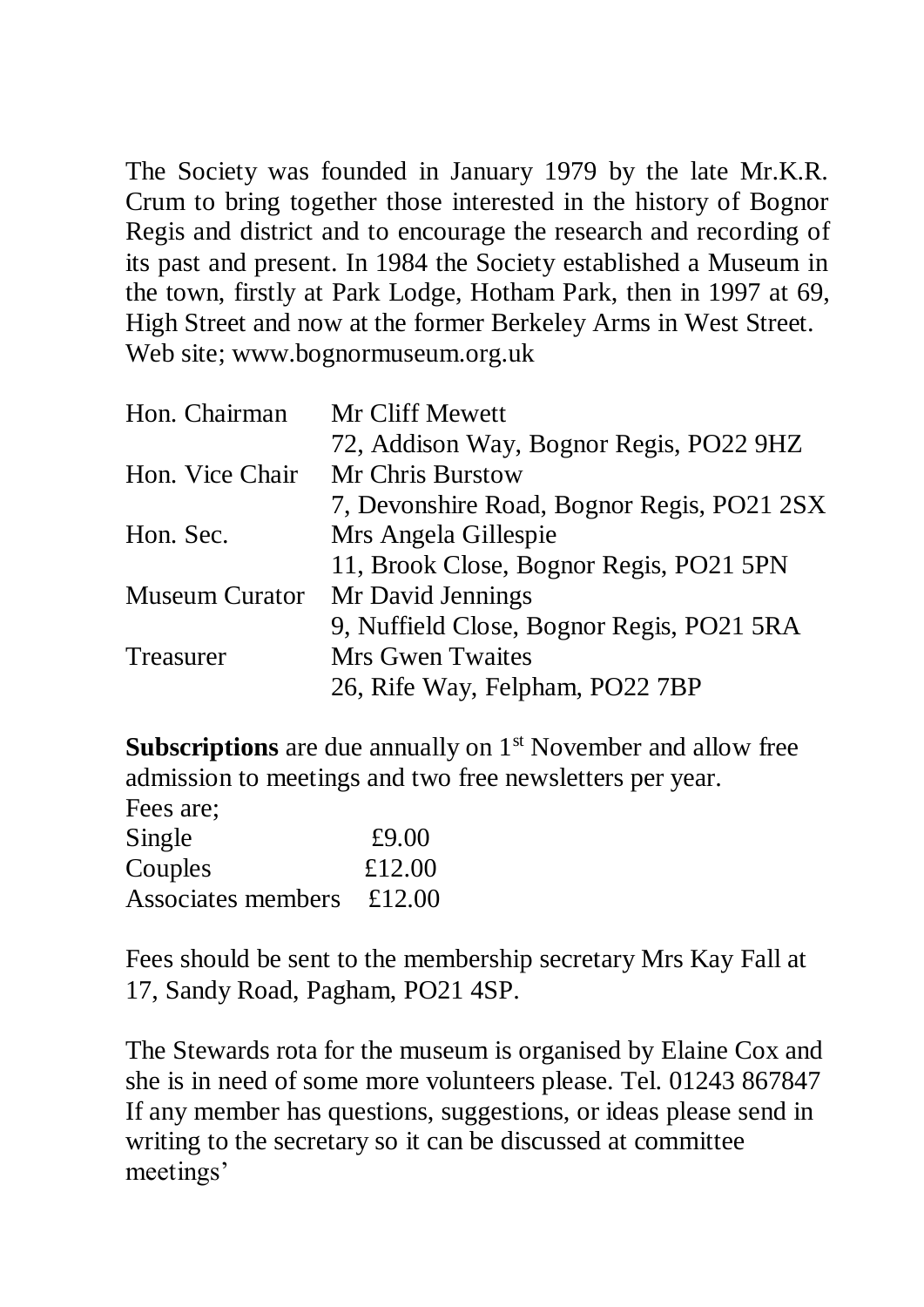## **CONTENTS**

| Minutes of 33rd AGM                                   | 2        |
|-------------------------------------------------------|----------|
| Chairman's Chatters, The Finale, Kay Fall             | 9        |
| Introducing our new Chairman, Cliff Mewett            | 10       |
| Creating a Buzz                                       | 11       |
| R E Simpson, In Memory                                | 12       |
| Opening the Pier Pavilion, Ron Iden                   | 13       |
| A Ghostly Experience in Pagham                        | 16       |
| Antiques Roadshow, Jane Barnes                        | 17       |
| Other People's Museums, part 1, Jane Barnes           | 20       |
| <b>Wreath Laying</b>                                  | 21       |
| Bognor at War, part 1, Cliff Mewett                   | 22       |
| Bognor at War, part 2, Kay Fall                       | 23       |
| The Green Thing, Maurice Bone                         | 25       |
| Other People's Museums, part 2, Jane Barnes           | 27       |
| From our Archives, part 1,                            | 27       |
| An Elegant Watering Place, Sheila Smith               | 28       |
| From our Archives, part 2,                            | 31       |
| Other People's Museums, part 3, Jane Barnes           | 32       |
| Sea Bathing                                           | 33       |
| Bognor's Weaving Industry, Ron Iden<br>Severe Weather | 34<br>36 |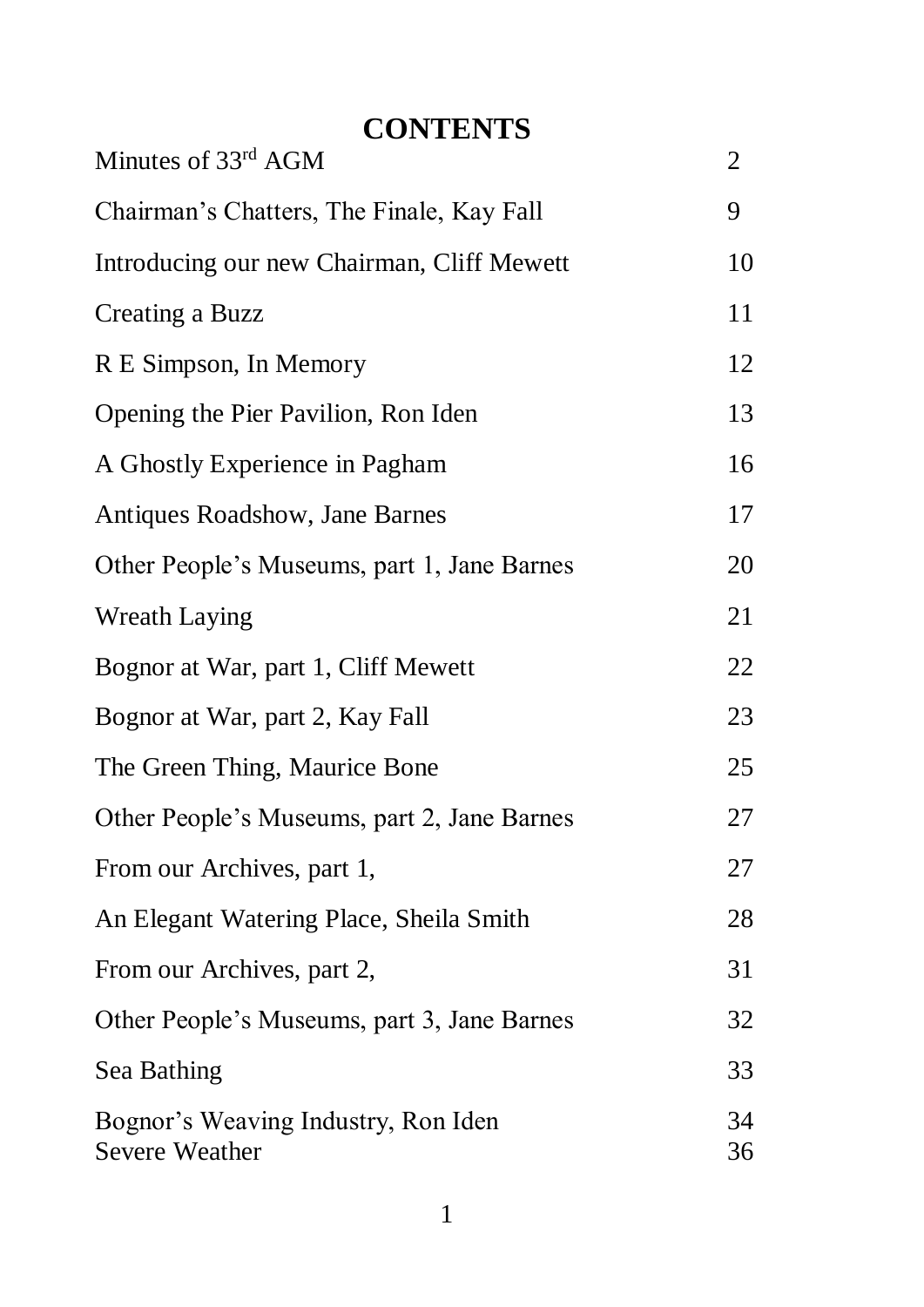#### **Minutes of the 33rd Annual General Meeting held on 9th January 2012 at The Hub with approx. 50 members in attendance.**

Apologies for absence were received from Mr & Mrs Came, Mrs K Dicks.

#### **Minutes**

Minutes of the previous meeting, published in Newsletter no. 64, were accepted as a true and accurate record. (Proposer: Mrs J Barnes, Seconder: Mrs S Smith). There were no matters arising.

#### **Chairman's Report**

The Chairman Kay Fall began her report by calling for a show of appreciation for all the hard work carried out by the Museum Curator, David Jennings, in turning the building into a Museum of which the whole town can be proud, and asking him to accept Honorary Membership of the Society as a token of members' appreciation. He continues to require the help of volunteers and names can be offered at the end of the meeting. She then announced the resignation from the Committee of one outstanding member, Eve May, who has been on the Committee almost since the society started, and has held almost every office in that time. She is already an Honorary Member and was presented with a floral basket as a token of appreciation. She has promised her continued support. The Chairman continued by outlining the various events at which she represented the Society, and the outside exhibitions attended by members, usually the same small group of volunteers. She asked for help in distributing new Museum leaflets when they have been printed, five thousand having been distributed last season.

Kay proceeded to announce her own resignation from the post of Chairman, but was happy to say that a nomination had been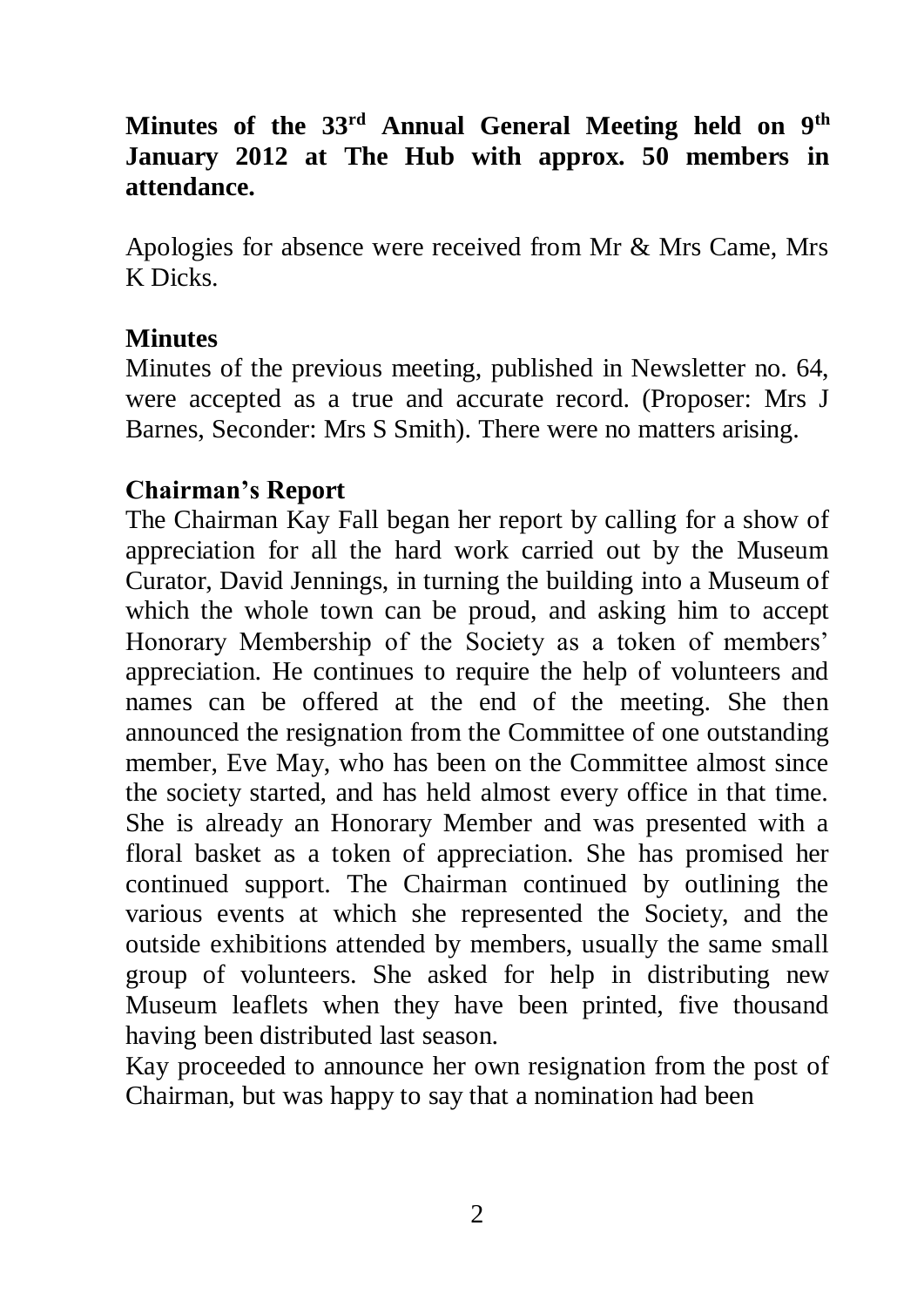received for a replacement, and also for Vice Chairman to replace Eve May, and volunteers to fill the posts of Programme Secretary, (Howard Dicks), and Newsletter Editor, (Sheila Smith). She paid tribute to Michael and Margaret Gowler, who have edited the newsletter very successfully for several years, but now feel it is time to step back and allow new blood to take over.

Membership of BRLHS stands at 85 with 9 Honorary members, but some overdue subscriptions are still outstanding, and it is hoped that last year's level of 122 will be attained or even surpassed. Attendance at meetings has declined, but this may be partly due to problems with the venue, now we hope resolved. During the year some members expressed concern over the running of the Society, and were duly invited to put these concerns directly to the Committee, after which a news sheet was sent out to all members addressing these items. Members are reminded that they are entitled to read the minutes of committee meetings, copies of which can be obtained from the Secretary.

Finally Kay thanked the Committee for their support and added that special thanks are due to some non-committee members, particularly Sheila Smith and Elaine Cox, who have worked tirelessly in the background, proving that you do not have to be on a Committee to put your heart and soul into the Society.

#### **Secretary's Report**

The Secretary, Angela Gillespie, began by paying tribute to Kay at the end of her term as Chairman and presented her with a potted plant as a token of thanks for her hard work.

She reported an interesting range of talks, including one on the Great War by member Cliff Mewett who is researching a book on the subject and we look forward to its publication later this year. Our October talk by County Archaeologist John Mills was particularly interesting when he gave an insight into archaeological digs around Bognor, especially at North Bersted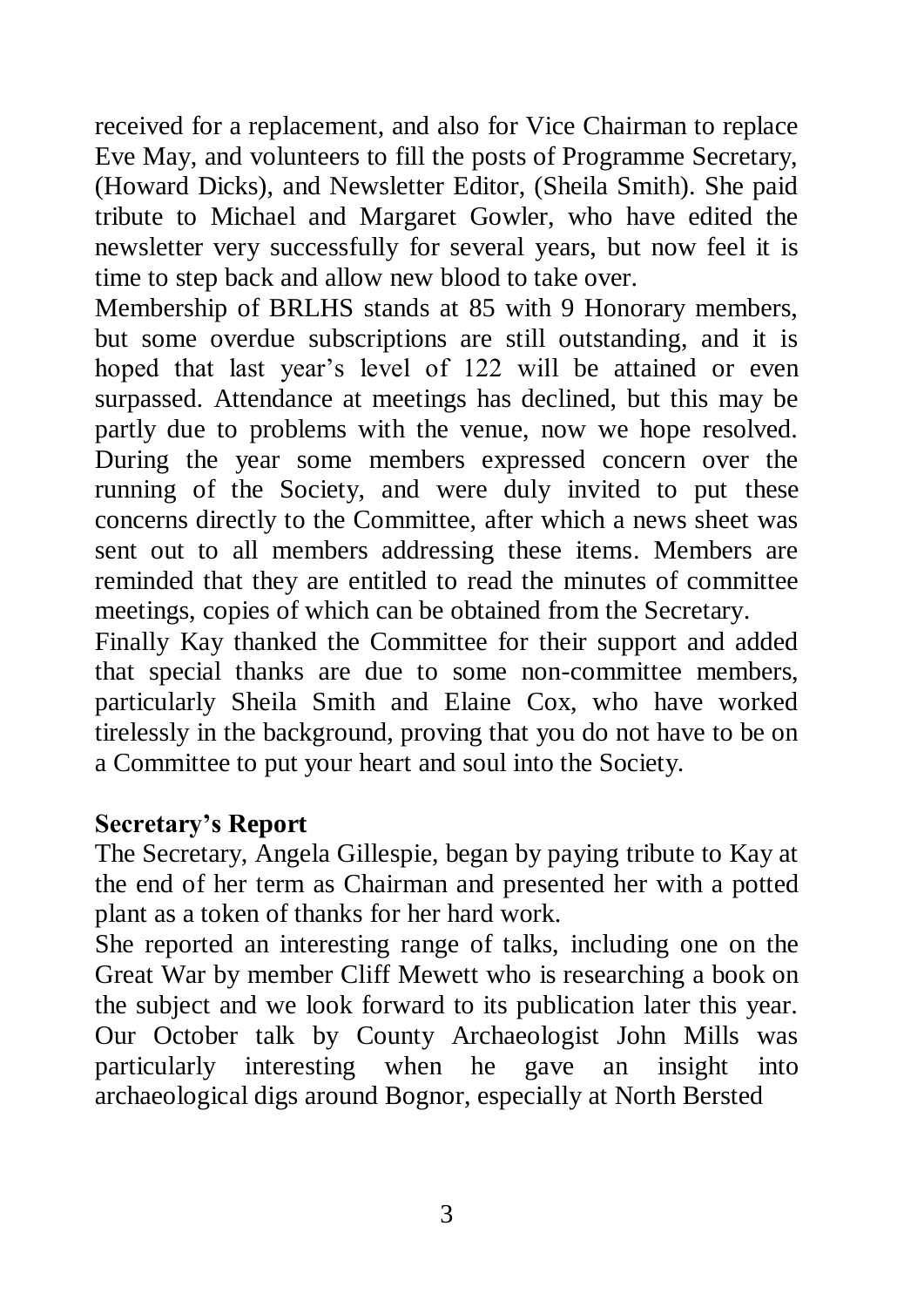prior to development, where particularly interesting things have been found. The visit by Screen Archive South east was also very enjoyable, when we were shown the earliest clips of Sussex resorts, including Bognor Regis. The Christmas Lunch at Reminisce was very successful and we were well looked after by the staff, for which we thank them.

All members are invited to attend the annual Wreath Laying service to commemorate the laying of the foundation stone of the resort on Wednesday 18th January at 10.30am at the grave of Sir Richard Hotham in South Bersted churchyard. This year we have been invited by the Friends of South Bersted to join them for refreshments in the Church afterwards and to hear something about their activities.

Angela then paid tribute to Kay Fall's hard work as Chairman, much of it going unnoticed, and to Eve May, whose great knowledge of people and events in the town will fortunately still be available to us, and who will continue to keep an eye on members who are sick or in hospital.

Finally she thanked members for supporting meetings and predicted another successful year with some interesting talks already programmed.

#### **Treasurer's Report**

The Treasurer Gwen Twaites, began by thanking Mr. Dougal Maconachie for carrying out the Examination and presenting him with a small gift in appreciation

Referring to copies of the accounts which had been circulated she pointed out that income showed sums in respect of this year's subscriptions already received and money prepaid for the Christmas lunch. Arrangements can now be made for subscriptions to be paid by standing order if members wish.

The Museum accounts should not be viewed as typical as they include expenses in respect of our former premises at 69 High Street for which we were responsible until  $31<sup>st</sup>$  March 2011. The bank loan incurred set up and legal fees and repayments began in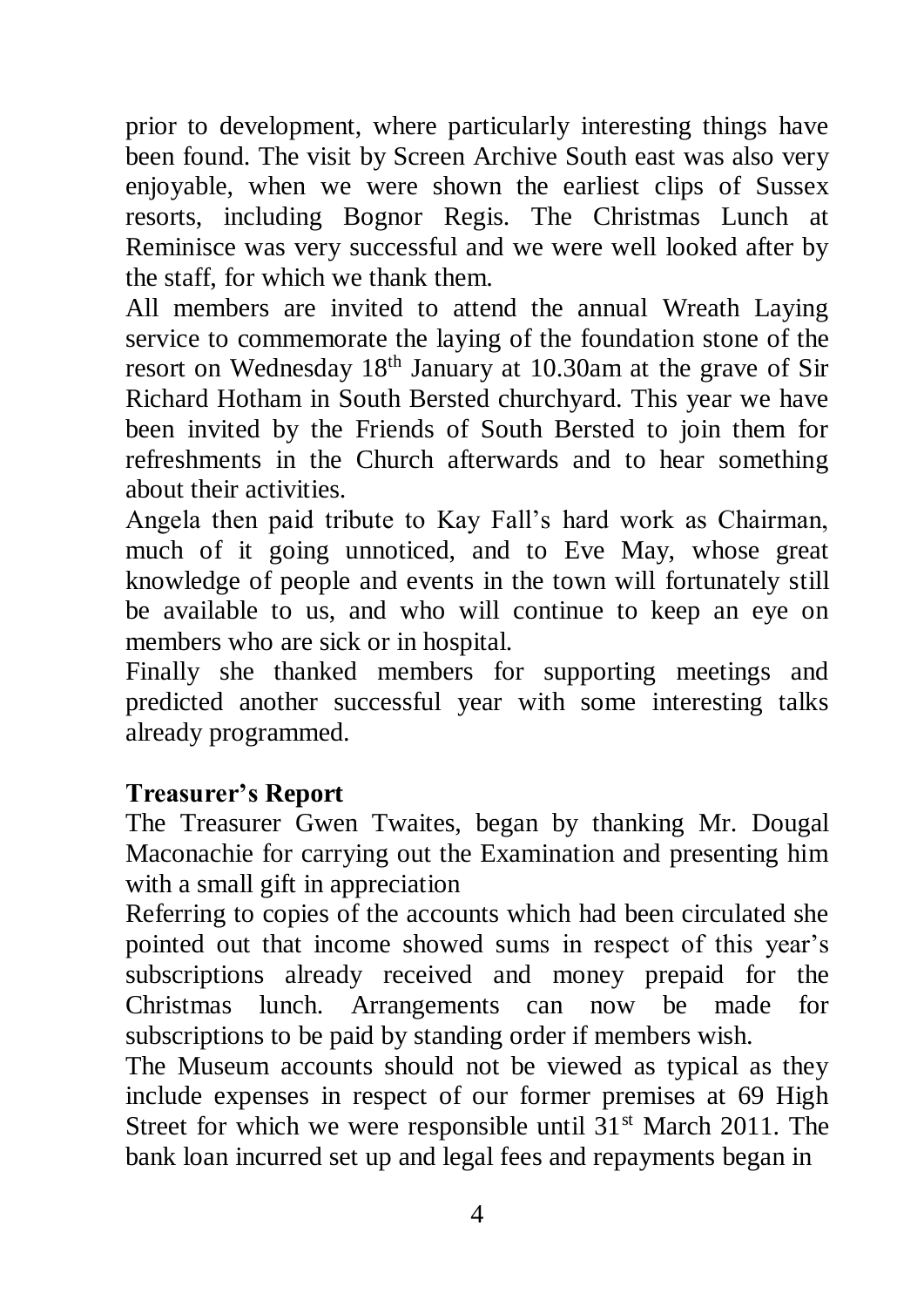December 2010 although no rents were received from the flats until April 2011. Many 'one off' expenses had been incurred during the setting up of new displays during the first season, so that future years should show better figures. Advertising costs have increased considerably, essential following the move, and telephone bills include internet charges, which we did not have previously. However, in spite of this there is a surplus of income over expenditure. As soon as possible a maintenance fund will be set up to allow for major refurbishment expense. Members' loans have been repaid and the Bank Loan which is over ten years can be repaid earlier without additional cost if funds allow.

The accounts were accepted with thanks to the Treasure (Proposer: J Barnes, Seconder: A Luckett

#### **Museum curator's report**

Curator David Jennings reported the Grand Opening of the new Museum in West Street on 2nd April 2011, attended by the Mayor, Councillor Sandra Daniells, Councillor Don Ayling on behalf of Arun D C and our local MP, Nick Gibb and a large number of members of the society and Museum. The opening ceremony was graciously led by our principal Benefactor Mrs Jenny Jones. No commemorative displays could be produced this year but we were grateful to Sue Kidd for supplying a display to celebrate the  $175<sup>th</sup>$ anniversary of the Royal Norfolk Hotel, and many of our old boards were put to good use.

95 Object Entry Forms have been completed this year representing some 115 individual donated items, and many more photographs and documents have been added to the collection over the year. Groups of children from several local schools have been welcomed and have benefited from use of the Research Room and toilet facilities. Feedback from other visiting groups has been excellent, evidence of which is in our Visitors' Book which contains many very complimentary comments. We are no longer receiving 'chance' visitors due to our location and visitor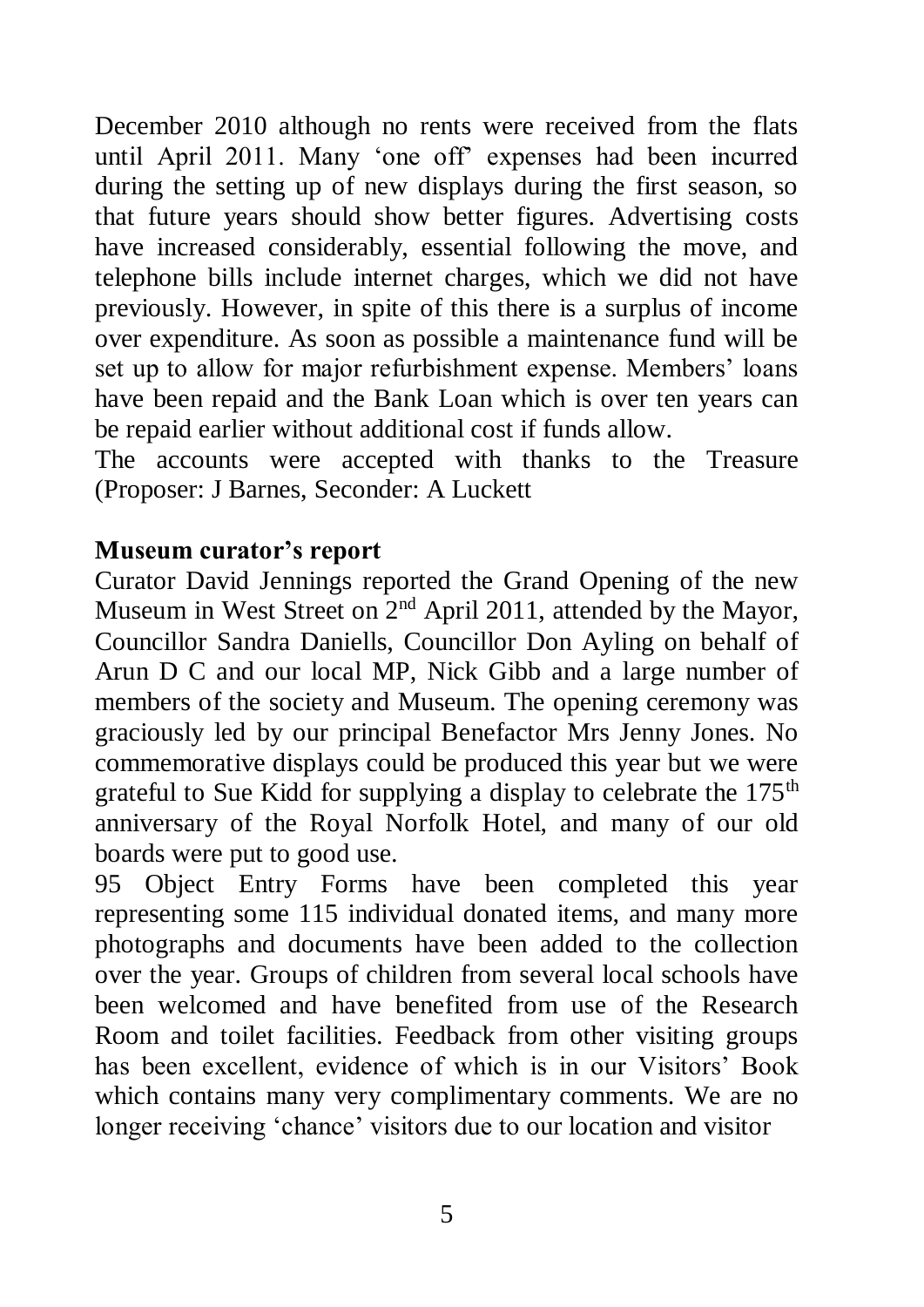numbers are down by 4000 to 6431. We hope to improve this situation as our new location becomes better known.

Disappointingly Arun DC has refused to support the Museum in anyway financially, in spite of benefiting substantially from our decision to vacate their premises at 69 High Street. BR Town Council, however continue to award us a substantial grant, along with several Parish Councils, who allocate smaller amounts.

Thanks go to the few who continue to help behind the scenes to ensure the smooth running of the Museum particularly Eve May, Elaine Cox, Kay Fall, Gwen Twaites and Maurice Bone and special thanks to Sheila Smith who has worked hard to bring the Document Archive up to date and proceeded to volunteer for the mammoth task of re-scanning and re-organising the Photo Archive Thanks also to all stewards who are the public face of the Museum.

Advertisements have already been placed for the 2012 season in various local publications. Since we closed at the end of October new mock shop windows have been built, the general consensus being that this style of display was missed by many. The Chichester display units proved not to be a practical option, and their use would have changed the character of the Museum entirely. The layout of the Museum is therefore very different from that in October last. Familiarisation sessions are to be held in March for stewards to reorientate themselves in the new displays. He finished his report by looking forward to an enjoyable 2012 season.

#### **Election of committee and officers**

The Chairman and Committee stood down and the Secretary took the chair temporarily for the election of the Chairman, Mrs Kay Fall resigned as Chairman and one nomination had been received (Proposer: D Gray Seconder: D Fitter) **Cliff Mewett** was duly elected. He thanked the outgoing Chairman and members and said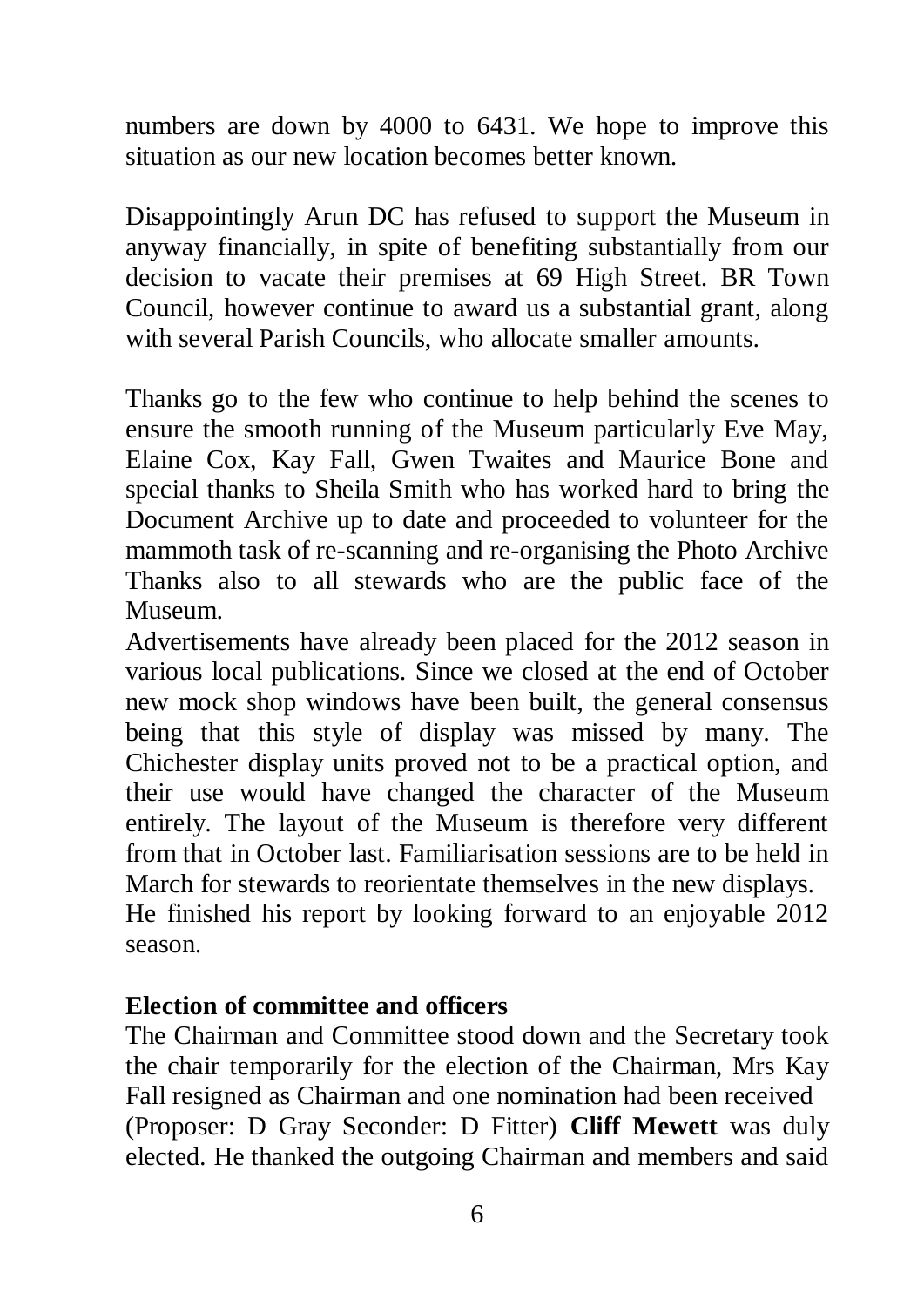he would work towards improving the membership numbers as there are many people interested in local history who are not members of **BRLHS**.

Mrs Eve May resigned as Vice Chairman and one nomination had been received (Proposer: M Bone, Seconder: D Gray) **Chris Burstow** was duly elected.

**Mrs A Gillespie** was re-elected Secretary (Proposer: K Fall, Seconder: C Burstow.

**Mrs G Twaites** was re-elected Treasurer (Proposer: A Gillespie, Seconder: E Cox).

**Mr David Jennings** was re-elected Curator (Proposer: K Fall, Seconder: S Smith).

Mr Ken Hawkins has resigned for family reasons and is unable to stand for re-election.

The following were willing to stand for re-election to the Committee;

**Mrs Kay Fall** who will continue to act as Membership Secretary (Proposer: S Smith, Seconder: A Gillespie

**Mrs A Luckett** (Proposer: C Mewitt, Seconder: C Burstow).

**Mrs J Barnes** (Proposer: E Cox, Seconder: C Burstow).

**Greg Burt** has been co-opted to the committee and offered to continue as Publicity Officer. (Proposer: J Passingham, Seconder: J Barnes).

Further nominations received:

**Mr Howard Dicks** who has already taken over as Programme Secretary (Proposer: C Burstow, Seconder: E Cox).

**Mrs Helen Bowles** (Proposer: A Luckett, Seconder: C Burstow). These members were duly elected to the Committee.

Mr Dougal Maconochie agreed to continue as Examiner of Accounts. (Proposer: J Barnes, Seconder: K Fall).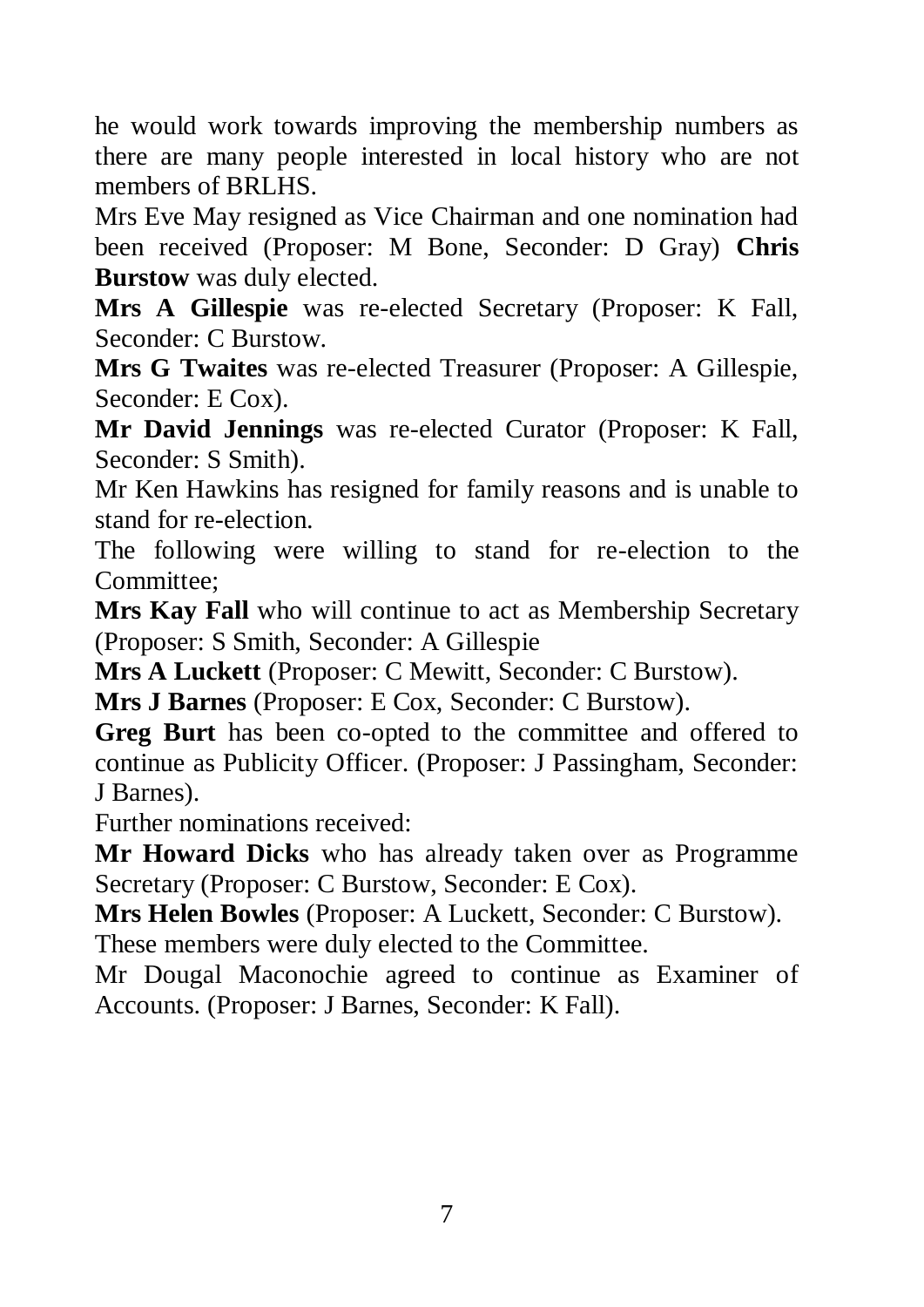#### **Any other business**

The possibility of a Museum sub-committee or management Committee was brought up and names of interested parties taken by J Barnes, including those interested in taking over a particular display on a subject of interest to them.

Barry Jones asked if his suggestion of advertising flags outside the Museum had been considered. Greg Burt confirmed that additional sign writing had been negotiated for MUSEUM to be put on the façade and two wall returns.

Greg Burt reminded members that the Regis Centre has offered a room for meetings, having helped us out on a previous occasion when we found the Hub locked and unavailable. Unfortunately the room offered was considered too small and the alternative is not always available.

Sylvia Endacott pointed out that many Societies are holding meetings on Saturday afternoons, as people are often reluctant to be out on cold winter evenings. The Committee have considered daytime meetings but feel that weekdays would be unacceptable as working members could not attend and we are keen to attract younger people.

Barry Jones asked for information about the quotations received for adapting the rear building to house the bathing machine, and suggested that a completely new building could be built from scratch for less cost on the car park. David Jennings doubted if it would be cheaper and felt that it would mean the loss of two car spaces. Now that the 3 quotations have been received a grant application would be made.

In answer to a query concerning any problems with the flats above the Museum David Jennings said they were in the hands of AC Lettings, and had been successfully let as soon as they were available and all three tenancies have just been renewed for a further period.

Sylvia Endacott asked if any reason had been given for Arun DC's refusal to give any financial assistance, and Jenny Jones answered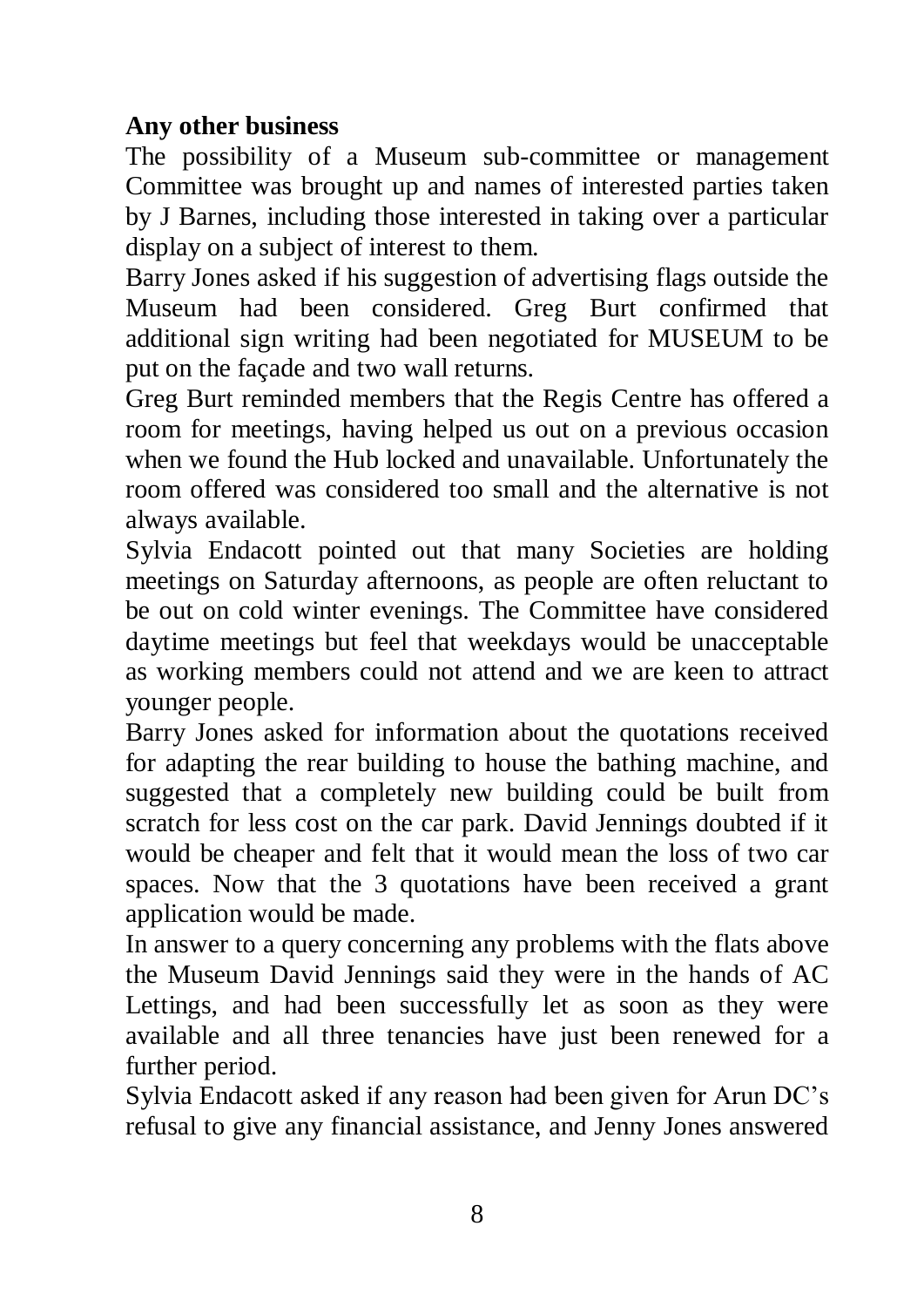that they were no longer taking applications for grants from any organisation.

. The AGM closed at 8.15pm after which David Jennings showed a selection of slides giving the history of entertainment in the town, bringing back memories for many of evenings at the theatre or cinema.

## **Past Chairman's Chatters, The Finale**

As you will now be aware, I have given up as chairman, so you will be relieved to know that I will not be nagging you all into doing jobs for the Society/Museum. I am still on the committee as they threatened to lock the door at the AGM so that I could not escape. Seriously though, I wish out new chairman Cliff all the best and I hope that he can achieve all that he wants for the Society. I am also pleased to welcome 3 other new committee members Helen, Howard and Chris.

I was very sorry to receive the news that Eve was retiring, she has always been a valid member of the committee taking on many roles including sorting out the rota for the Museum stewards, but after all these years she felt it was time for a well-deserved rest. She will, of course, still be there for us in an advisory capacity.

Also Margaret and Michael Gowler have given up editing the newsletter, and our thanks for their hard work over the past five years, pushing you all for articles, snippets etc. You will now have Sheila after you all, our thanks to her for taking on this task, editing not nagging is what I mean. (Editor's note; I'm quite good at the nagging, not so sure about the editing)

I will still do a little nagging myself as I am still membership secretary and those of you that have not yet paid their subscription there will be a reminder with this newsletter. Remember subs were due for renewal last November.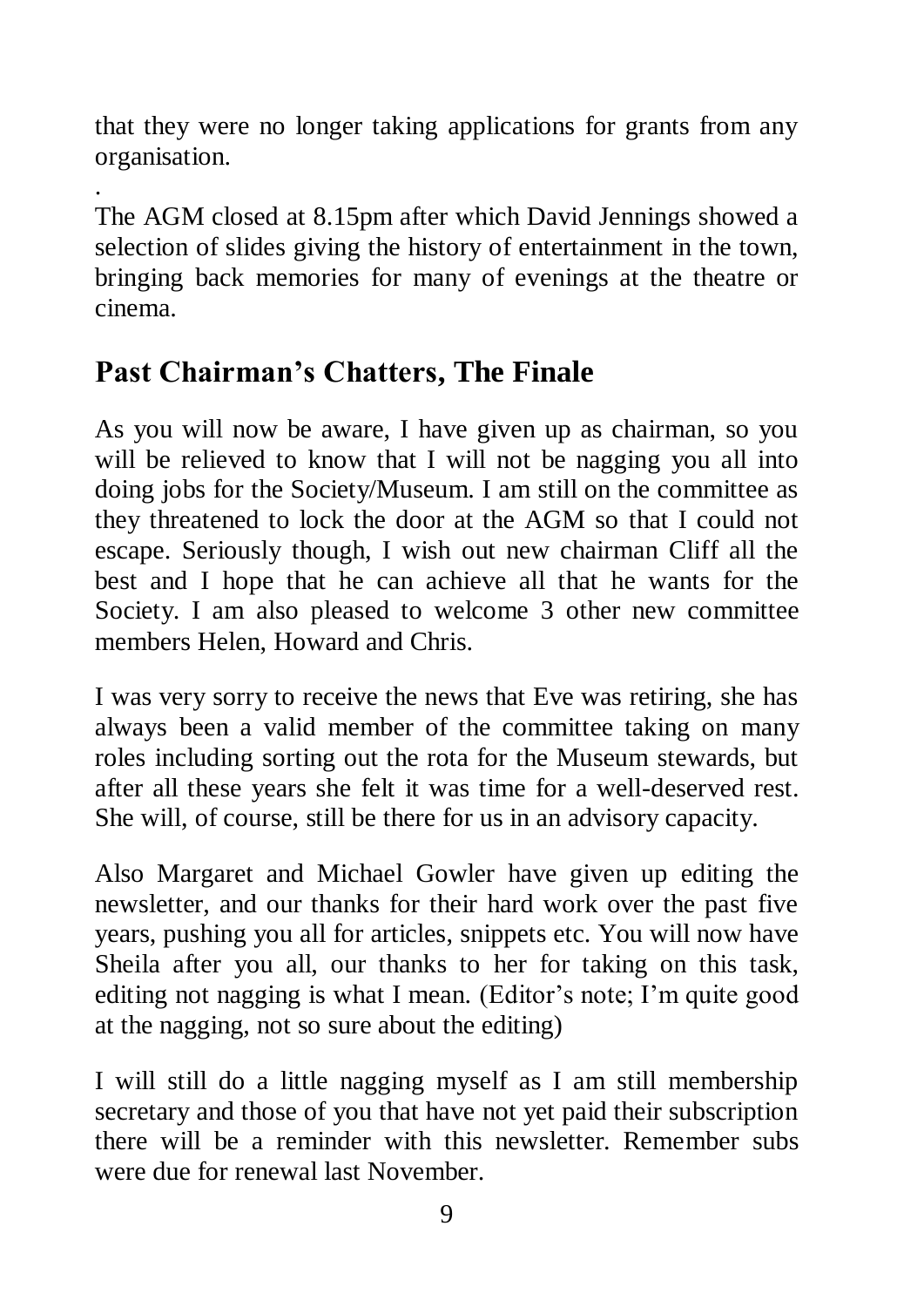David has worked tirelessly over the winter to re-organise the Museum which re opens on  $31<sup>st</sup>$  March. The opening ceremony, to which you are all invited, is usually at noon and we open to the public at 1.00pm.

I have enjoyed my time as your chairman although it did involve a lot of hard work and in my final year I did try delegating some of the jobs, so Cliff be careful you do not take on too much.

Let's see the Society and Museum go from strength to strength which we can only do with support from ALL our members. Kay Fall

## **Introducing our new Chairman**

I am pleased to take this opportunity to introduce myself as your Chairman for the coming year, but would like first of all to sincerely thank outgoing Chairman Kay Fall for her hard work and dedication to the Society over the past few years, particularly her involvement in the setting up of our new Museum. We have not lost Kay altogether and I am pleased to say that she is continuing on the committee as the membership secretary.

For my part I joined the Society about seven years ago, although I have lived in Bognor Regis for twenty five years and have always had a great interest in Sussex history. Hastings is my home town and in 1987 my family and I were transferred to Bognor on promotion during my 23 years working for the Prudential. Prior to that I worked for the Post Office and returned to that organisation after taking early retirement from the Pru. All of my working life has involved me in travelling around Sussex, from Rye in the east to Chichester in the west and I soon developed an interest in the history of the County. As well as working I was serving in the Royal Air Force Volunteer Reserve, being commissioned in 1978. Marion and I have been married for thirty eight years and we have a shared interest owning classic cars and motor-cycles. Our two daughters are now following successful careers of their own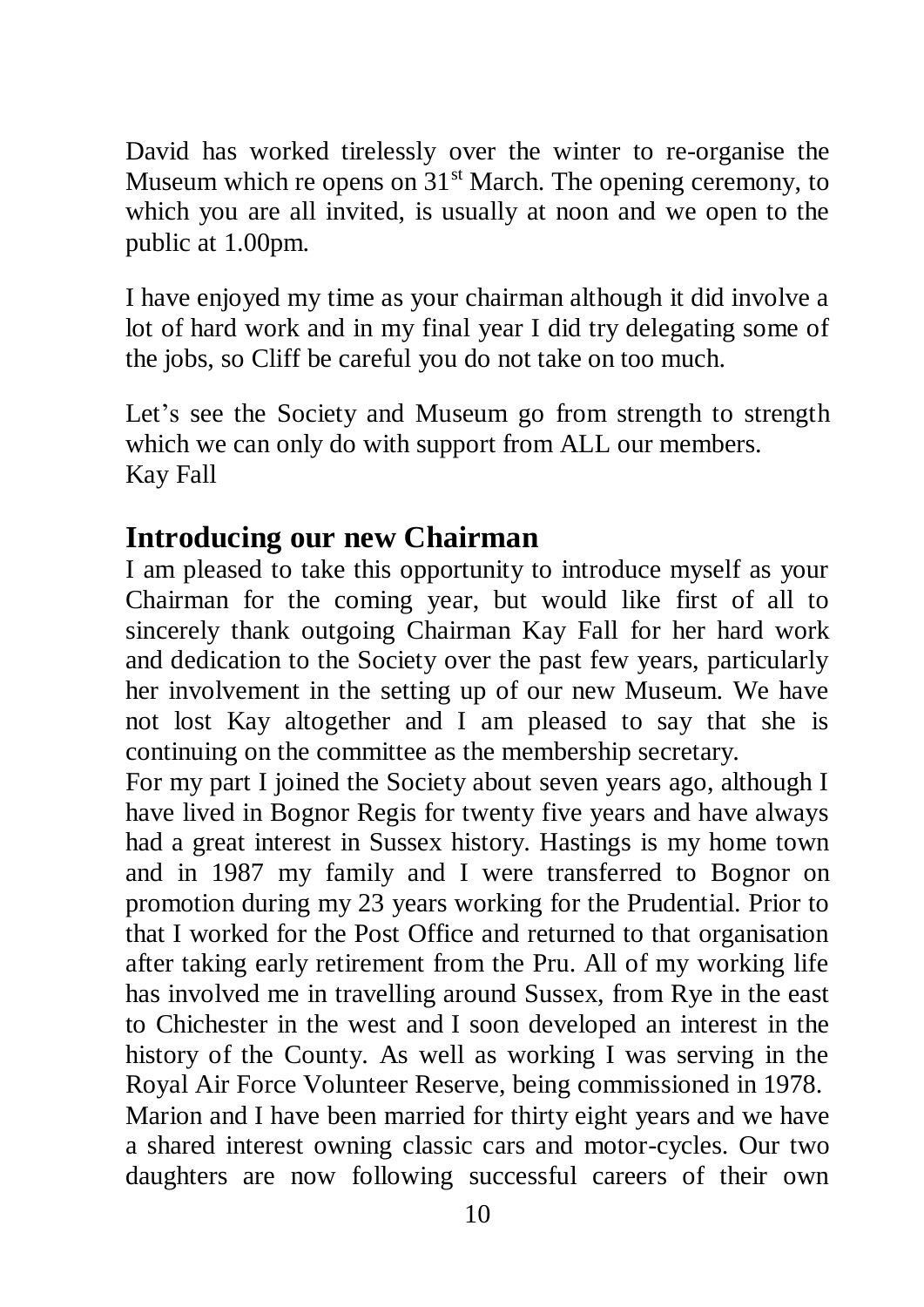and having recently retired I am now able to devote more time to local history and the Society.

The coming year will be a challenging one for our Society, promoting the Museum to increase our footfall is a priority and to increase our membership. There are many people who are interested in local history, I'm sure we all know some and these are the people we need to attract. To meet this challenge you have elected a strong committee, who I know are keen to take the Society forward and you can help, simply by bringing a friend to one of our talks, they will be most welcome and hopefully we will sign them up.

I look forward to meeting you all during the coming year.

#### **Cliff Mewett**

#### **Creating a Buzz**



'A small sensation was caused in Station Road by the cabmen's shelter on Thursday morning about 11.30, when the thoroughfare was alive with busy  $\omega$  bees, which had swarmed from a hive in Linden Road. For some time the traffic was a little "nervous" and caused a detour by some people

through the station yard. Mr. Cagier, of South Bersted, attempted to catch the bees, but eventually they left their actual retreat under the shelter, and hived themselves in the garden of Miss Phillips, of Linden Road, from whence they had originally come'

From the Bognor Observer Wednesday 13<sup>th</sup> July 1921.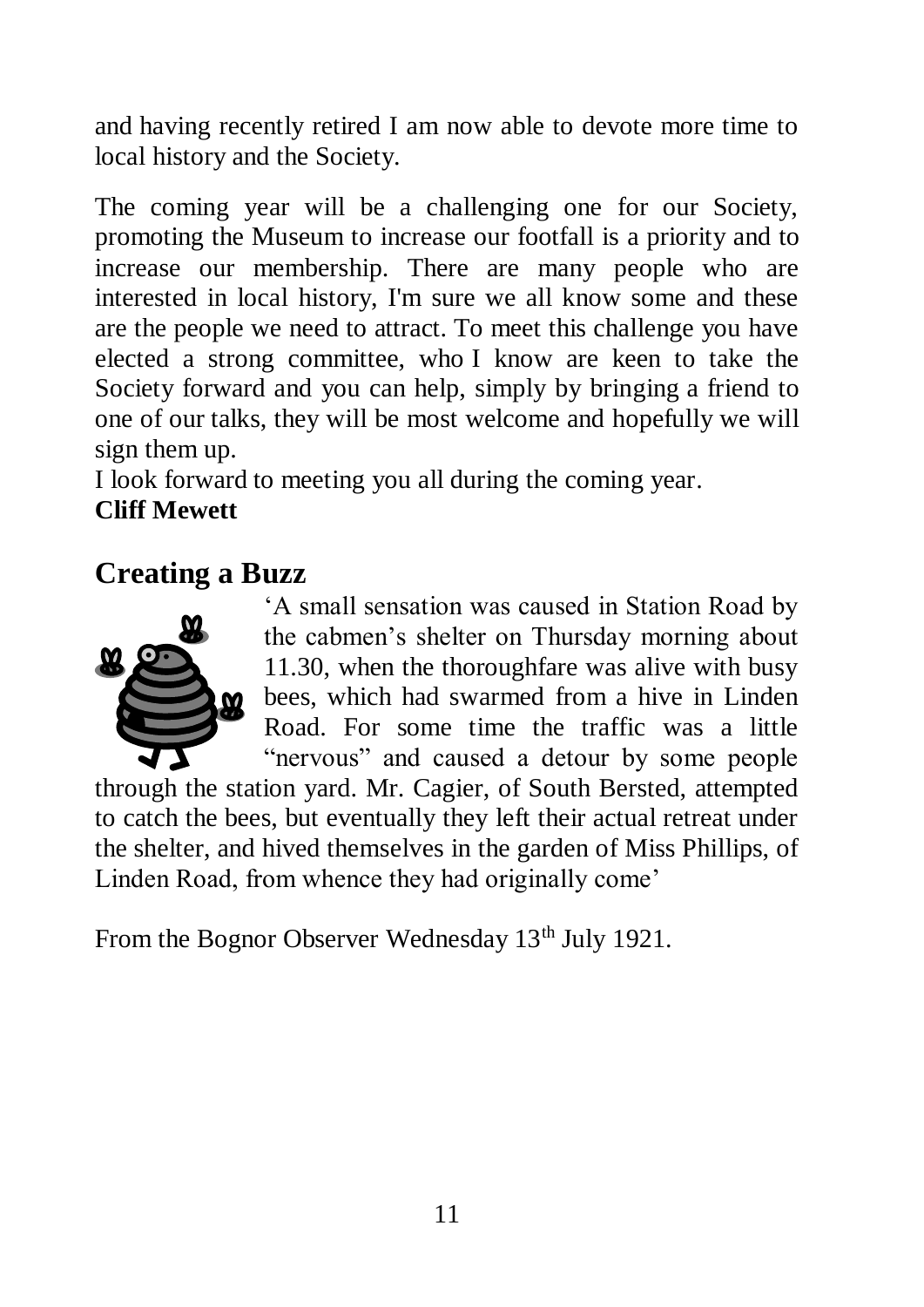## **R E Simpson – In Memory**

Stewards at the museum will know that radio buffs and interested public, young and old, continue to enjoy the Ron Simpson



wireless collection in our new West Street premises, expertly displayed by Don Fowdry. Moved by the story of Ron and his radios he wanted to ensure their preservation. Many will say that Ron's most lasting legacy was to bequeath the Museum Collection to the Society in perpetuity. Above all else Ron cared passionately about his radios. They had helped sustain him through difficult and unhappy periods of his life. The area given to him at The Lodge, Hotham Park, was a

great delight, his baby, and the first time some of his collection could be displayed to the public. After the move to 69 High Street and the official opening in 1997 some will recall that a few months later Ron held an official opening of his wireless museum with invited radio enthusiasts. Ron's radios were on the road and on the map. It was his dream to find suitable premises at a reasonable rent for a radio museum but none were found and then ill health prevented him from fulfilling his dream.

While the Society received some of Ron's collection much was destroyed along with his stamp collection showing little respect for his lifelong interests. We are not certain who took this decision. Arising from this it seemed as though a small memorial was needed for his grave which remained unmarked. With Derek Frampton's help a wooden cross was made and a plaque mounted upon it. As Derek commented 'it was the last thing we could do for him'. On occasions when tending his grave in the peace of Chalcraft Lane cemetery I wonder if Ron can 'tune in' to the companionship and friendship he found in the museum with his radio collection. **Anon.**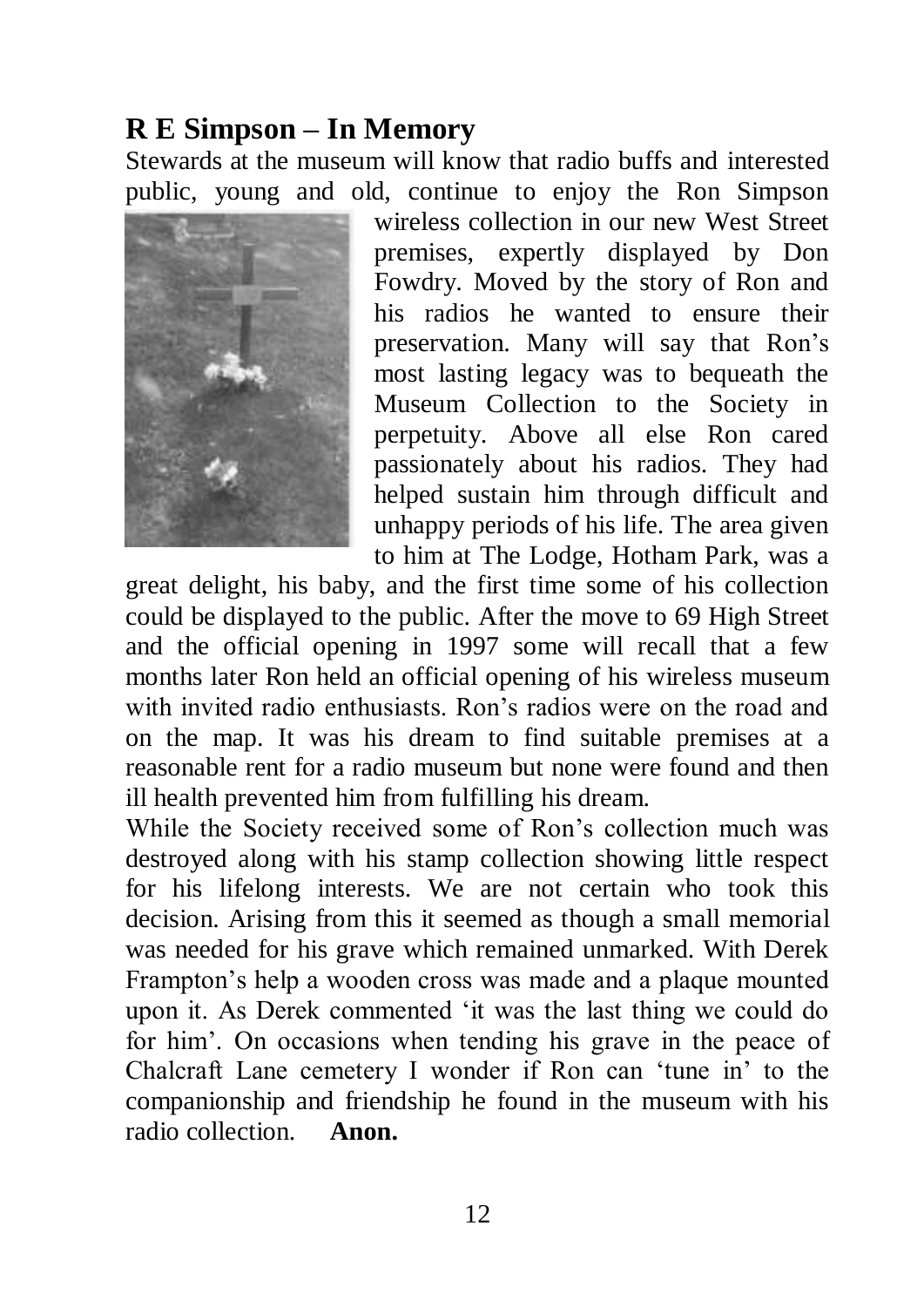#### **Opening the Pier Pavilion By Ron Iden**

This event took place on the evening of Monday  $9<sup>th</sup>$  July 1900, after the visit of the Duke and Duchess of York (later King George V and Queen Mary) to open the Victorian Convalescent Home and the Princess Mary Memorial Home, on the seafront between Clarence Road and Albert Road (demolished 1980, now Berkeley Court flats).

#### **Chichester Observer, Wednesday 11th July 1900**

'In order that the new Pavilion on the Pier should commemorate the Royal Visit, the opening ceremony of the new building was arranged to take place in the evening, and was celebrated by holding a special concert. The Pavilion and the alterations to the pier have been effected at a cost of something like £850. The pavilion which will accommodate 500 persons, is of octagonal shape, with three windows on either side of the entrance and the stage facing the shore. A great feature in the building is the lantern light which is 24 feet square, supported upon four prettily decorated columns. The lantern not only gives abundant light for the hall but provides the means for efficient ventilation. For lovers of the fragrant weed smoking lounges are provided on each side of the building, from which a splendid view of the English Channel is obtainable. Shelter from the prevailing wind can therefore always be found on one side or the other. The acoustic properties of the hall have been studied and in this direction Mr Bridges has scored a signal success. The interior is decorated in white and blue, and the exterior is of a light green colour picked out with a darker green. Although not crowded, there was a good audience present, nearly 350 persons paying for admission, (the takings being over £20) on Monday evening, when the Pavilion was formally declared open by Mr. H. Lovett, J.P., Chairman of the Bognor Urban District Council. He was supported by Mr. H.L. Staffurth (Clerk), the Rev. W.D. Yoward and Messrs A. Gergory,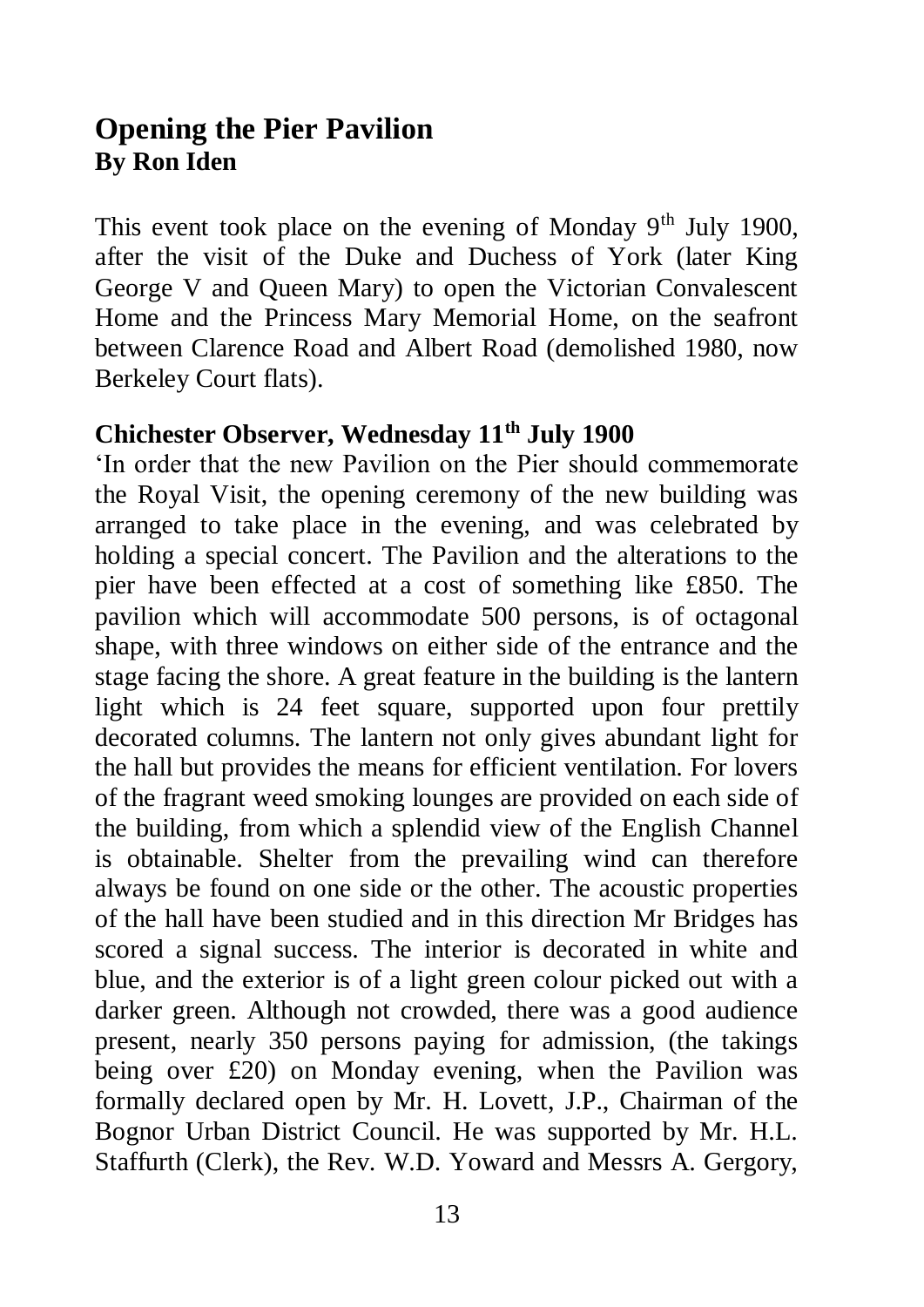W. Grice, A.T. Long, Tate, H.N.Travers and J Hughes (members of the Council) and Mr. Oswald A. Bridges (surveyor). Included in the audience were Mr. Waechter, the donor of the Memorial Home, Mr Sawyer, a member of the Home Committee, Mr. L.H. Dixon, Mr. E.L. Best, Mrs Beaumont, Rev. S.H. Nobbs-Rawdon, Mr. Gatehouse, Mr A. Goodall, Rev. James Taylor, Mr A. Seymour and Mr T. Tregear &c. The proceedings commenced with the orchestra playing "God Save the Queen."



Roller skating in the early 1900s, soon after the Pavilion was built.

The Chairman of the Council then addressed the assembly in a very lengthy speech observing that he considered that to have been the greatest day Bognor had ever had. It had been a day which would long be remembered by all Bognorians. From a little fishing place, Bognor had risen to the position of receiving in its midst the future King and Queen of England (applause).They looked upon it as a great honour and he, (Mr Lovett) appreciated the position in which he had been placed of acknowledging the honour that had been bestowed upon the town that day. Speaking of the Pavilion, Mr Lovett went on to say that so determined were the ratepayers to have a Pavilion for the benefit of the visitors that the Council had gone with the work independently of whether or not they would receive the Local Government Board loan (hear, hear). The rate payers had said they would have a Pavilion for the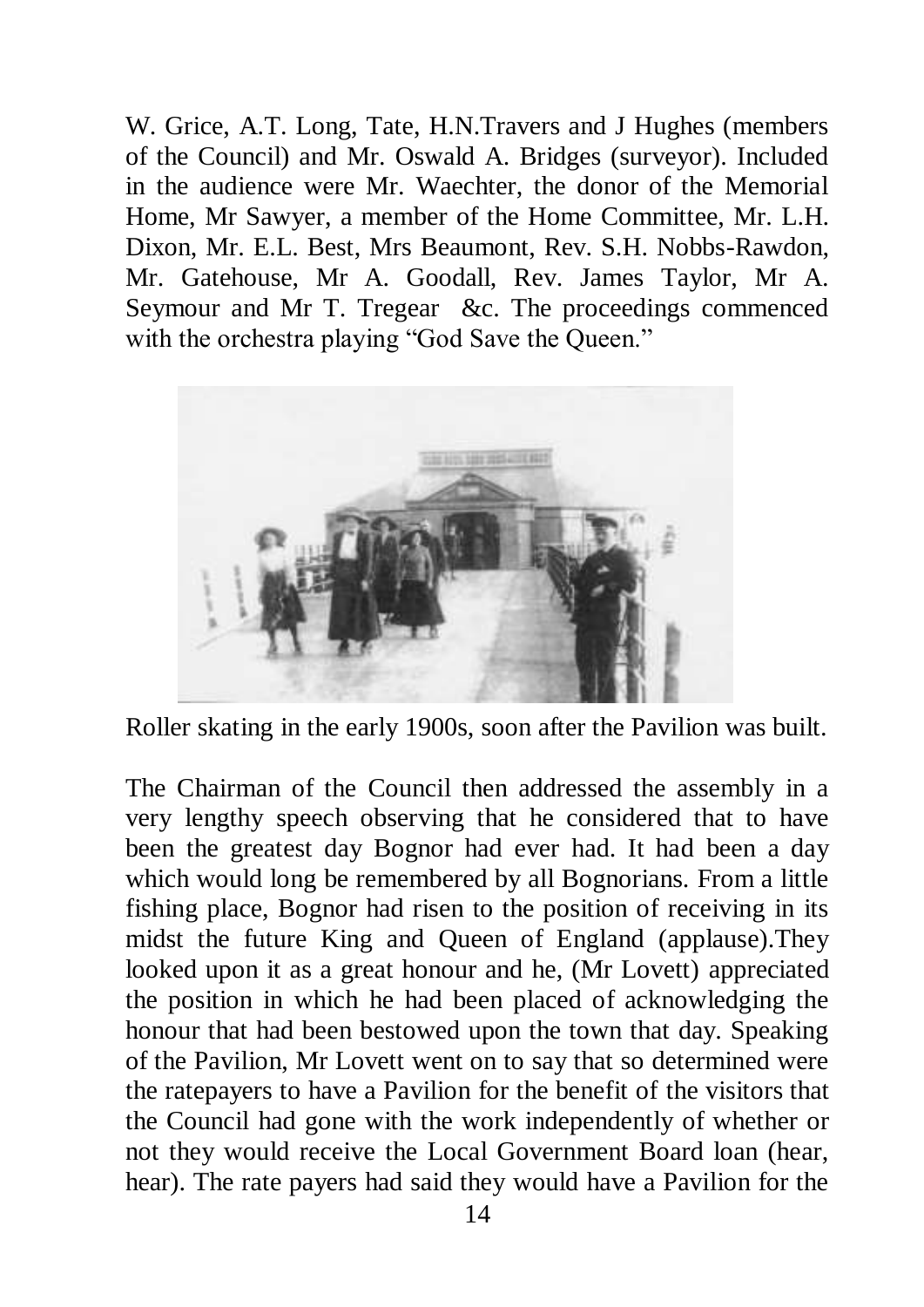visitors to go to in wet and windy weather, and a place where the residents themselves might spend many a pleasant hour, and this Pavilion they had now got. He noticed in the audience the gentleman (Mr Waechter) who had done a great deal towards bringing the Royal visitors to their town – the first Royal visit, although the Queen as a young Princess once upon a time resided in the town – and their thanks were due to that gentleman for the honour that had been conferred upon them (applause). He could only say that the reception which had been given to the Duke and Duchess would shew the gentleman referred to that they, as a town, had done their duty as far as they were able. Bognor was a small town, but its people were progressive, and they intended to make everything as comfortable as possible for the visitors. What had taken place that day, he ventured to think, had not only had the result of bringing many visitors to the town, but he thought it would also have the result of bringing to the town many substantial residents. Again alluding to the Pavilion, Mr Lovett said it was a handsome building and one which nobody need have any fear of being dangerous in a storm or anything else. Great credit was due to the Surveyor for having erected it in so short a period, and he was only too proud to be able to declare it open to the public, in commemoration of the auspicious occasion of the visit of their Royal Highnesses the Duke and Duchess of York. (applause) The Chairman and his colleagues then left the platform, and the concert was proceeded with, the programme being contributed to by Mr. Walter Beaumont (tenor), Miss Thorp (soprano), Mr. Griffith Humphreys (from the Egyptian Hall), Mr Gordon Craig (dramatic reciter) and the Pier Orchestra, under the direction of Mr H.E. Angless. Arrangements had been made for the illumination of the Pier with Chinese lanterns, but a breeze which sprung up prevented these being lighted. It should be mentioned the substructure of the Pavilion has been reconstructed by Mr. Frederick Grace, of Eastbourne, who advised the Council on this matter early in February, but the work was not commenced until the middle of May. The Pavilion itself has been designed by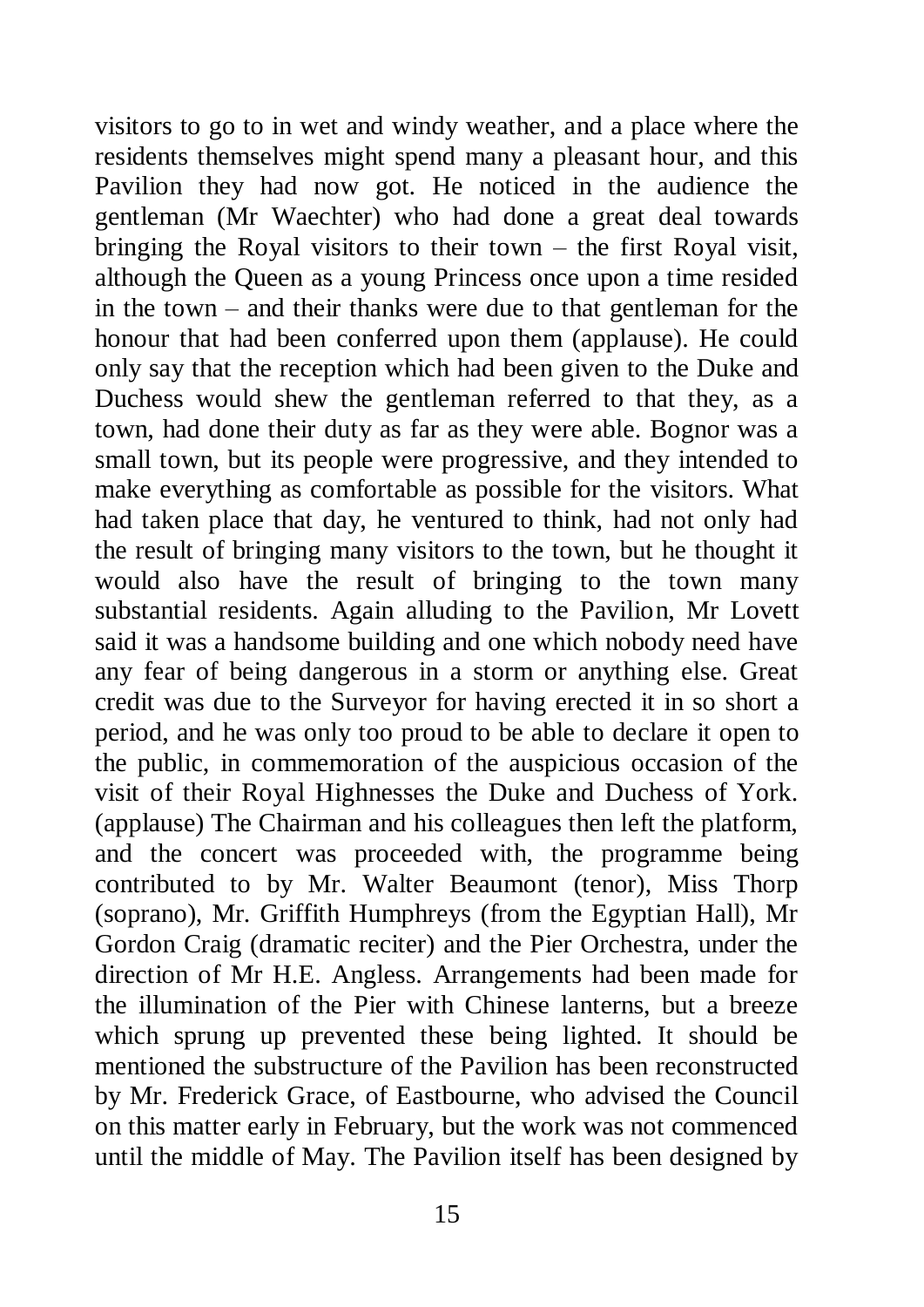Mr. Oswald A. Bridges and has been erected under his personal supervision. The Council are to be congratulated upon the great improvement and especially the Pier committee for making the arrangements.

## A Ghostly Experience in Pagham **By P Karn-Smith**

One Monday afternoon about 2pm, while driving down Pagham Road towards Church Farm, I was surprised to see a haywain coming from the opposite direction, almost overflowing with people who were laughing and seemed to be having a really good time. They were dressed, I would guess, in clothing of the late nineteenth or early twentieth century. Just before I turned left the haywain turned right into Sea Lane. I remember thinking I must have another look at this but as I turned left into Sea Lane the haywain had completely disappeared. It occurred to me then that I had heard no sound from the horses or the people. Everything had been silent.

I wondered whether anyone has had a similar experience or has heard of anything relating to this story.



Editor's note; whilst on the subject does anyone know the story of the ghost that supposedly haunts the Berkeley Arms?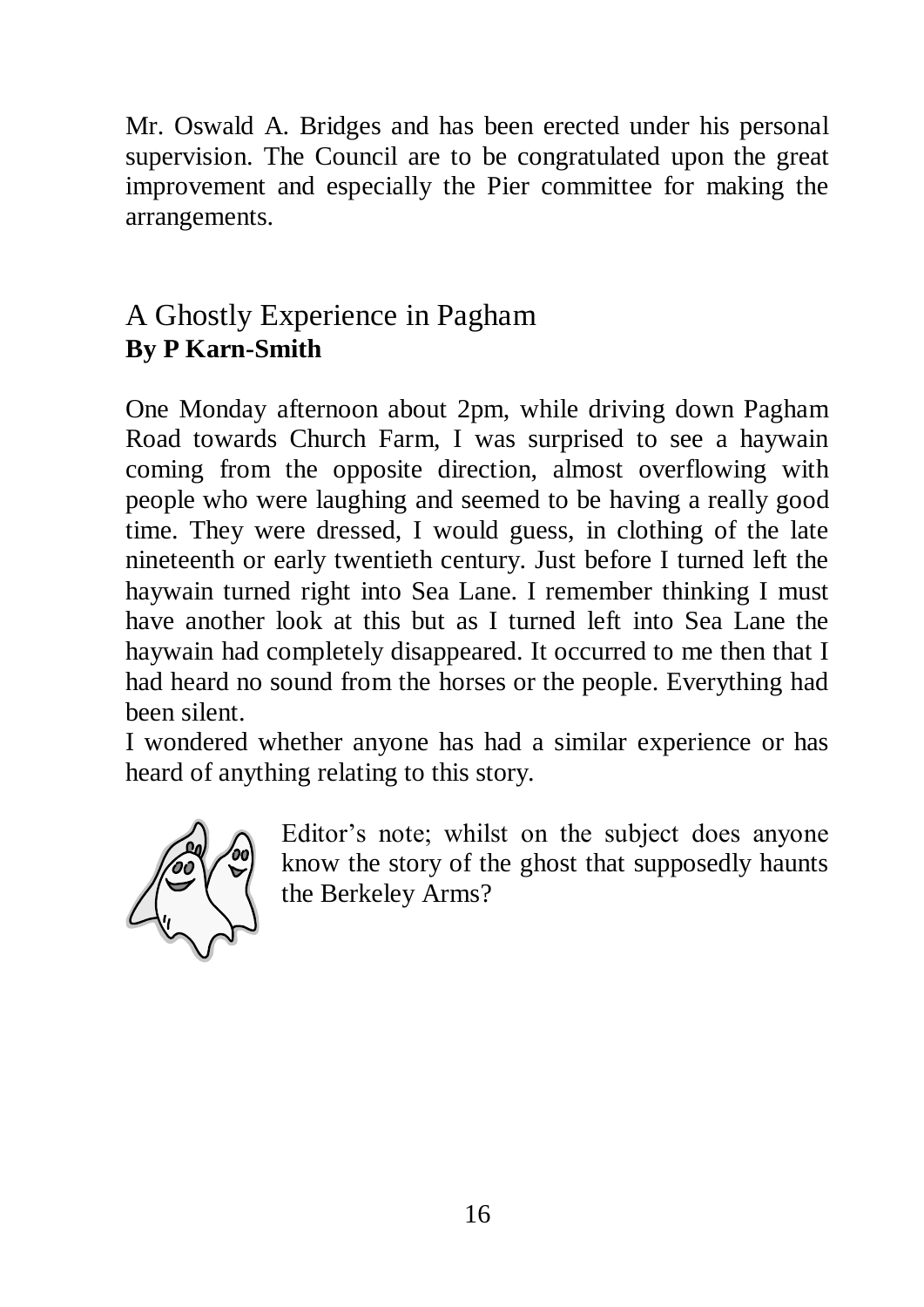### **Antiques Roadshow By Jane Barnes**

Members may be aware that the BBC's Antiques Roadshow visited the Weald and Downland Open Air Museum in the autumn. Our wonderful curator suggested we took some items from our Museum artefacts and suggested some blue and white



tiles which had come from the Victorian Convalescent Home for Surrey Women which stood on the Eastern Esplanade, then known as Marine Drive. He pointed out that he would not be able to attend himself as he would be away but if anyone would like to volunteer…….

Thus it was that on a windy morning in early September Kay Fall, Sheila Smith and myself met up in Pagham to travel together to Singleton. Kay had decided that, as we should be seeing a Ceramics expert, it would be a good idea to bring his/her attention to our own local potters, and had therefore selected a piece of Masters' pottery and an example of Eric Mellon's work.

By 10.30am we had joined the queue at the Museum to register our items and to be assigned to an expert. The queue we soon discovered, snaked its way from the bottom field car park entrance, used on 'event' days, to the Market Place at the centre of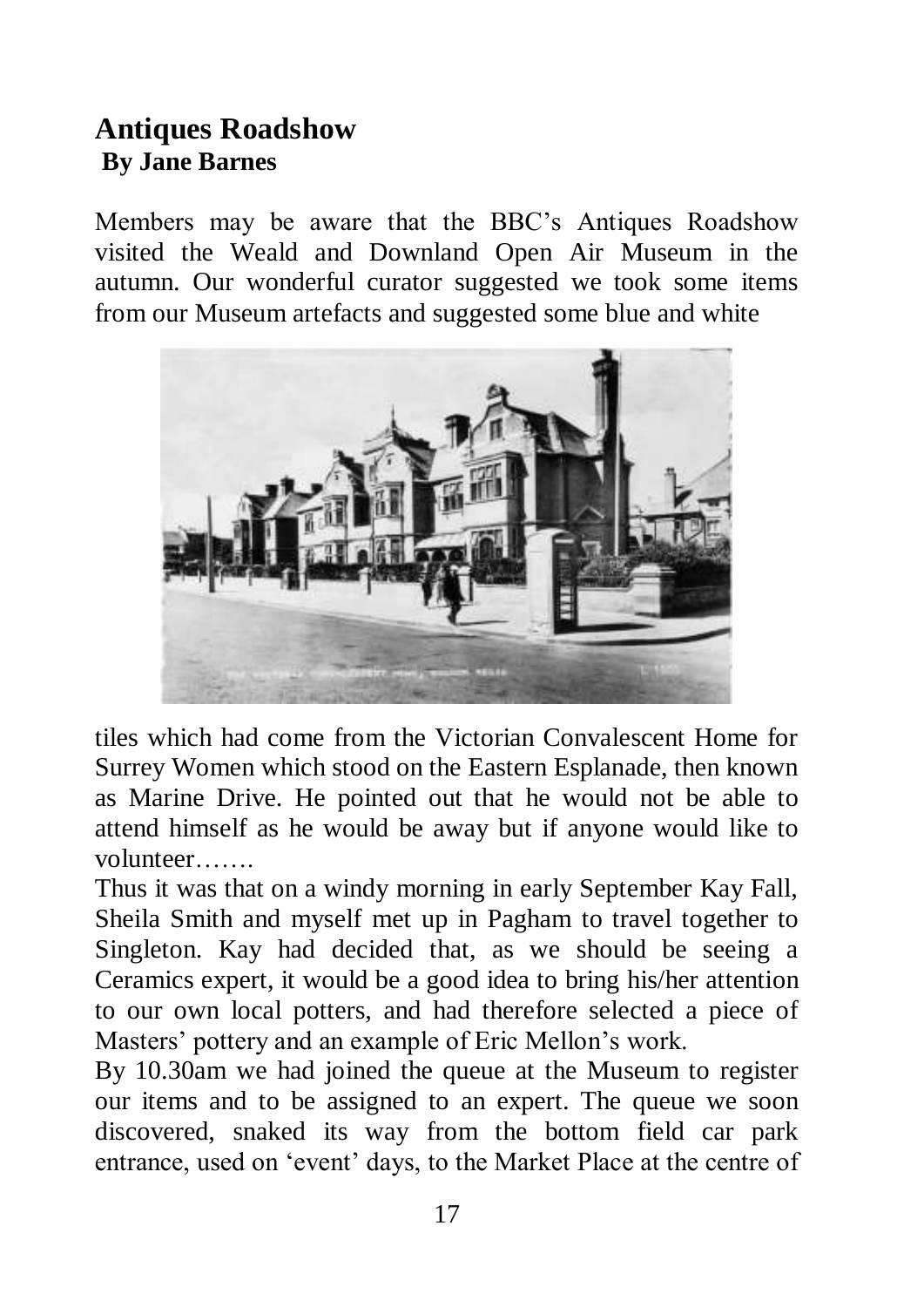the Museum, and two and a half hours later we eventually reached our destination, the Registration Desk. Thirty seconds later, with our small registration slip in hand we were on our way to our next queue, for Ceramics, always the longest we were told. Another two and a half hours went by before we were ushered to the table of one of the experts.

Actually this experience was not nearly as bad as it sounds. (Editor's note; Oh yes it was!). Although it was cool and breezy it did not rain, and eventually there was even some watery sunshine. There were drinks and food stalls set up along the route of the first queue, and as there were three of us we were able to take it in turns to take a walk around the premises, watch some filming and eat our picnic lunches, and of course there were plenty of people to talk to in the queues. I spent some time watching Andy McConnell, one of the experts in Glassware, who was very entertaining, speaking as much to the circle of public surrounding his table as to the owner of the actual item he was examining. He explained the system by which an item is first selected for filming, and then given a time slot for the actual cameraman, sometimes several hours later. He also pointed out that experts have to look for the picturesque, which would make a good camera shot, as well as items of particular value or historical interest. He had selected a glass Sun plaque for filming, because it was so decorative, although not of any particular interest as an antique. I also narrowly escaped spoiling one of Fiona Bruce's shots when I came up behind her unexpectedly just as the cameras were starting to roll. The cameraman insisted on reshooting anyway for some reason, but I don't think it was my fault. I also saw a gentleman get a very pleasant surprise when his print was valued. That also had to be reshot, but he was told not to worry about simulating his reaction, as that bit was already 'in the can'.

But what of our tiles and pottery? Our expert was Fergus Gambon, one of the current regulars, and a man of great charm. He thought the blue and white tiles were 19c copies of 18c Delft tiles, the earlier ones always being much smaller, only 3 or 4 inches square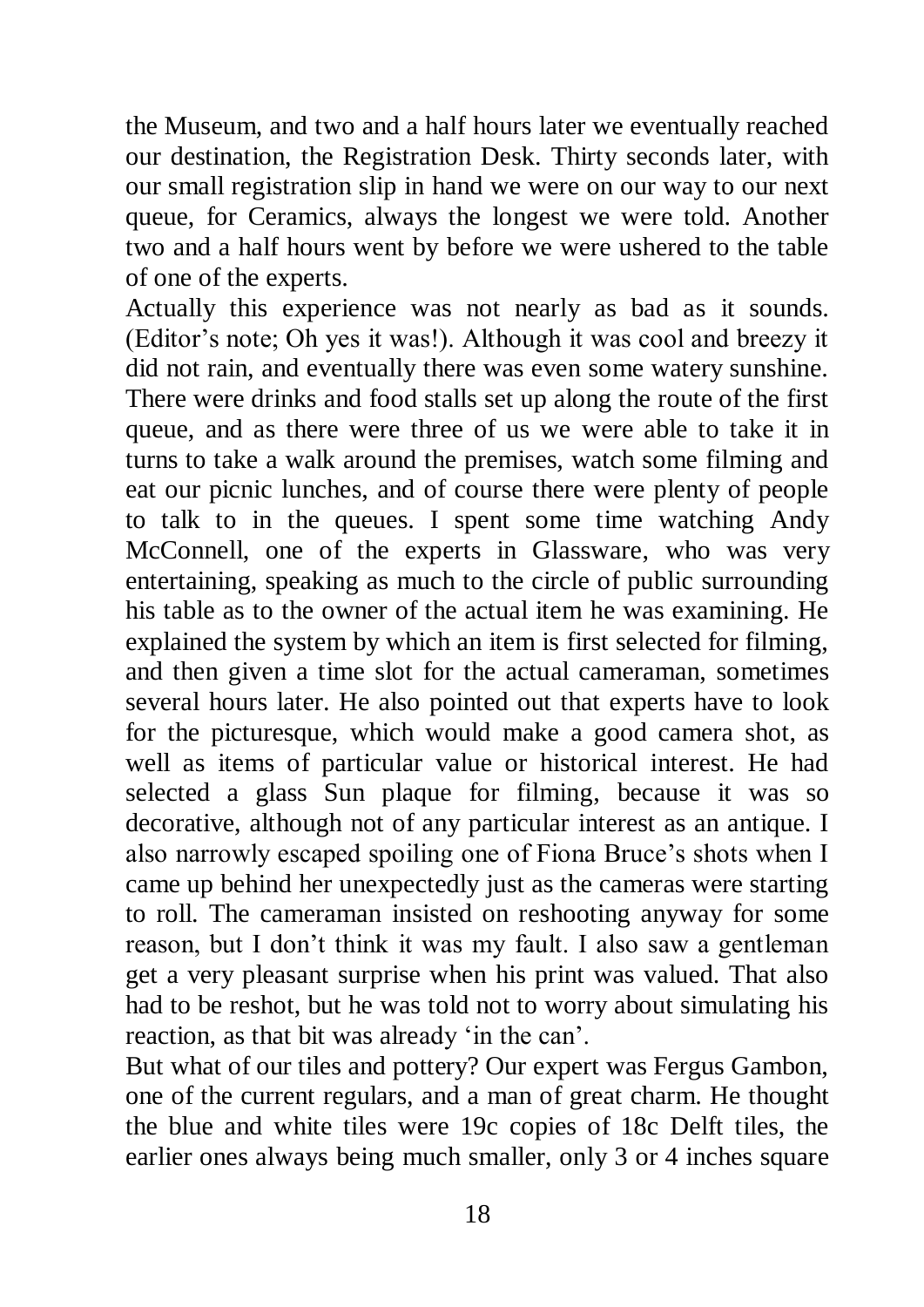and considerably more valuable, whereas ours are about 5 or 6 inches and worth about £5 each. He was interested to hear that there was a convalescent home for Surrey women in Bognor. Why bother to send them to Bognor he wondered, and we were able to explain that this was a common occurrence due to the belief of the health giving properties of its sea air.

The home was opened in July 1900 by the Duke and Duchess of York, having started in temporary accommodation in 1897 to celebrate Queen Victoria's Diamond Jubilee, following a meeting convened by the Lord Lieutenant of Surrey and attended by the Mayors of Godalming, Guildford, Kingston upon Thames, Reigate and Richmond. In the second half of the 19c, as the importance of hygiene to health was gradually recognised, glazed tiles were used extensively in public buildings to ease the cleaning of them. Originally produced in the Delft region of Holland, they were imported in large quantities until the English potteries learnt the techniques of manufacture and began to produce them here.

When shown the Masters pottery jug Mr Gambon admitted that he had never seen anything quite like it, but said it was very competently made and that its value was almost impossible to estimate, being what a buyer was prepared to spend, maybe £30 per item, but possibly up to £100 with its local interest and provenance. Frederick



Masters was a Master Potter trained at the Belle Vue Pottery in Rye who retired to Bognor in 1931 and continued to work from his studio in Lyon Street. His work is typical Sussex rustic style, the jug we took to the Roadshow being decorated with hops.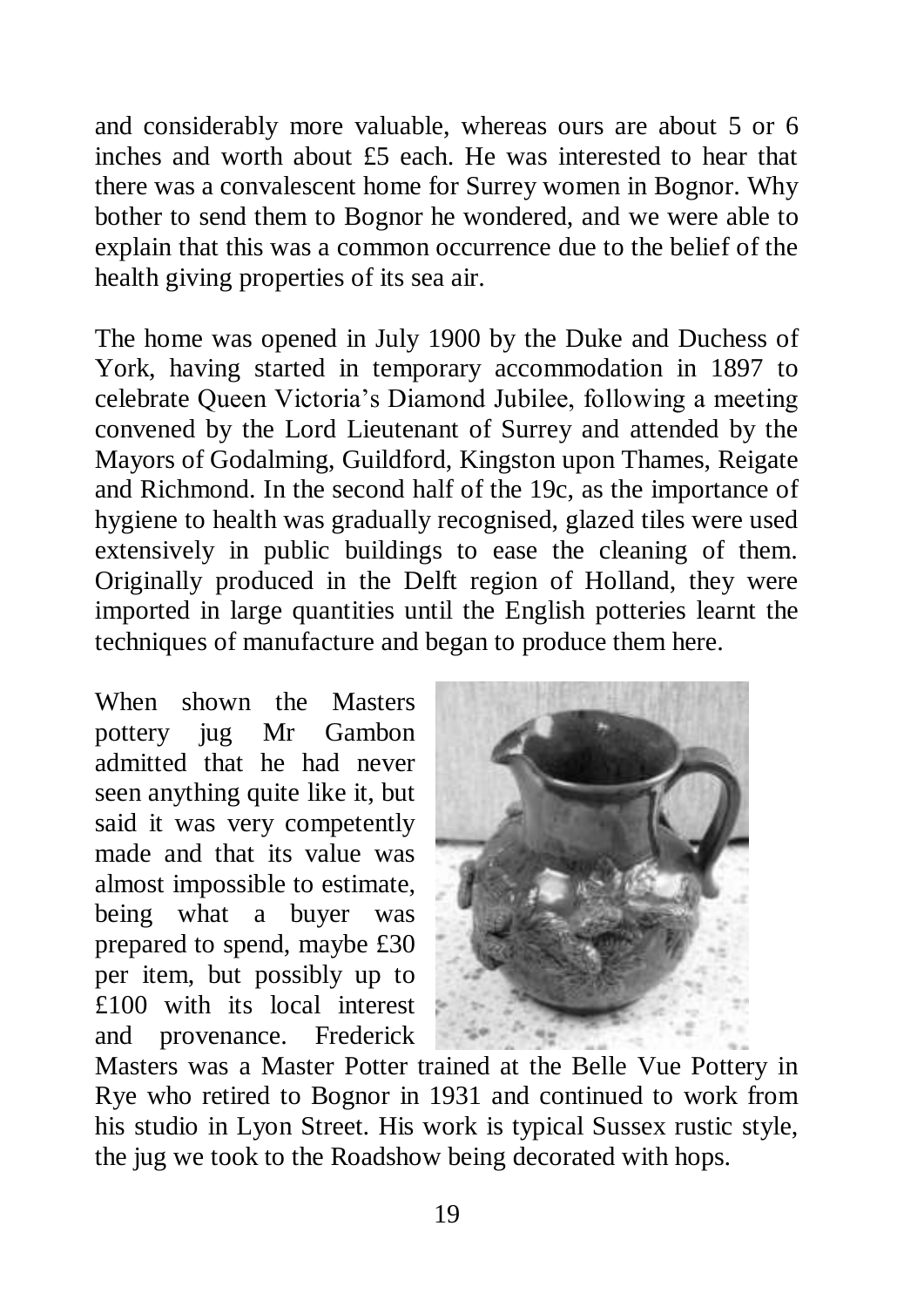Likewise, Eric Mellon's pottery was unknown to him, but as he is still active his items can be valued against new items currently for sale. His style is modern and often incorporates views of nude figures. Mr Gambon thanked us for taking these items and pointed out to his colleague that he was receiving a lesson from us on this occasion.

So our museum has not uncovered untold riches, but we had an enjoyable day, and although we all took care to keep away from the cameras you never know, you might get a peek of one of us when it is shown on TV this spring. Look out for it in the next few weeks.

## **Other People's Museums, part 1**

#### **By Jane Barnes**

This notice was seen in Carisbrooke Castle Museum on the Isle of Wight.

#### PLEASE.

#### NO SMOKING (by order of the Government)

#### NO FLASH PHOTOGRAPHY (by order of the Curator)

#### NO FOOD, DRINK OR STICKY SWEETS (by order of the Cleaner)

## NO DOGS (by order of Tiddles the Cat)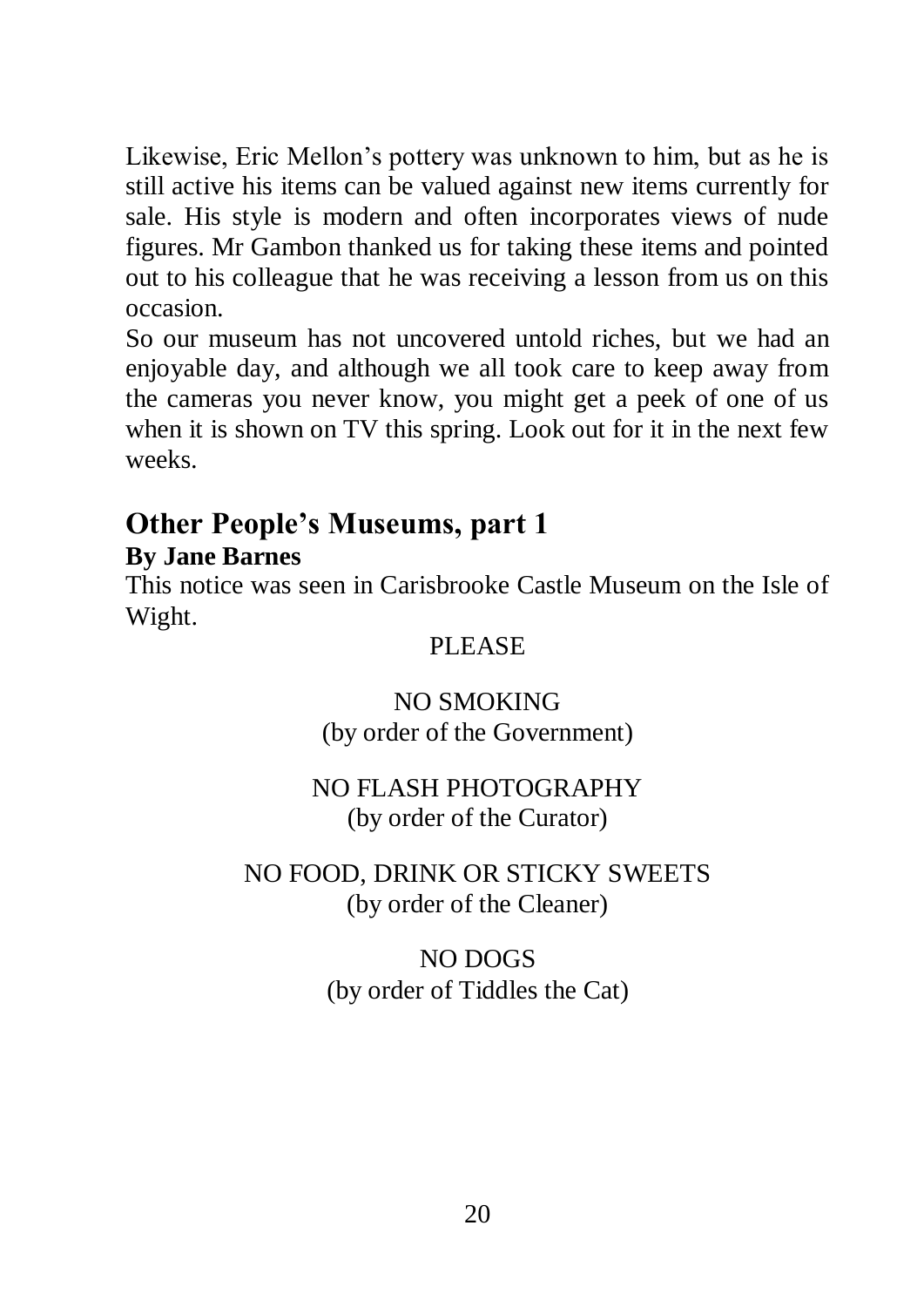## **Wreath Laying**



The annual ceremony commemorating the day, 225 years ago, that Sir Richard Hotham laid the foundation stone of his first building which he named Bognor Lodge (demolished in 1938), took place on Wednesday 18<sup>th</sup> January. It was attended by around 30 people, including our Town Mayor, Jim Brooks. Arun District Council did not respond to our invitation to send a representative. Councillor Brooks called for a full size bronze statue of Sir Richard to be given pride of place in the town centre and for the 'sun sculpture' to be moved 'to more suitable surroundings'. He said he would support any fund raising initiative to make this happen.

Two pupils from South Bersted School, Iona Airzee and Malachi Grant laid floral tributes, made from foliage gathered in Hotham Park, on the grave. The Rev. Tim Crouch and the Friends of South Bersted Church very kindly invited us into the church afterwards for some refreshments and to learn more about the plans of the newly formed Friends.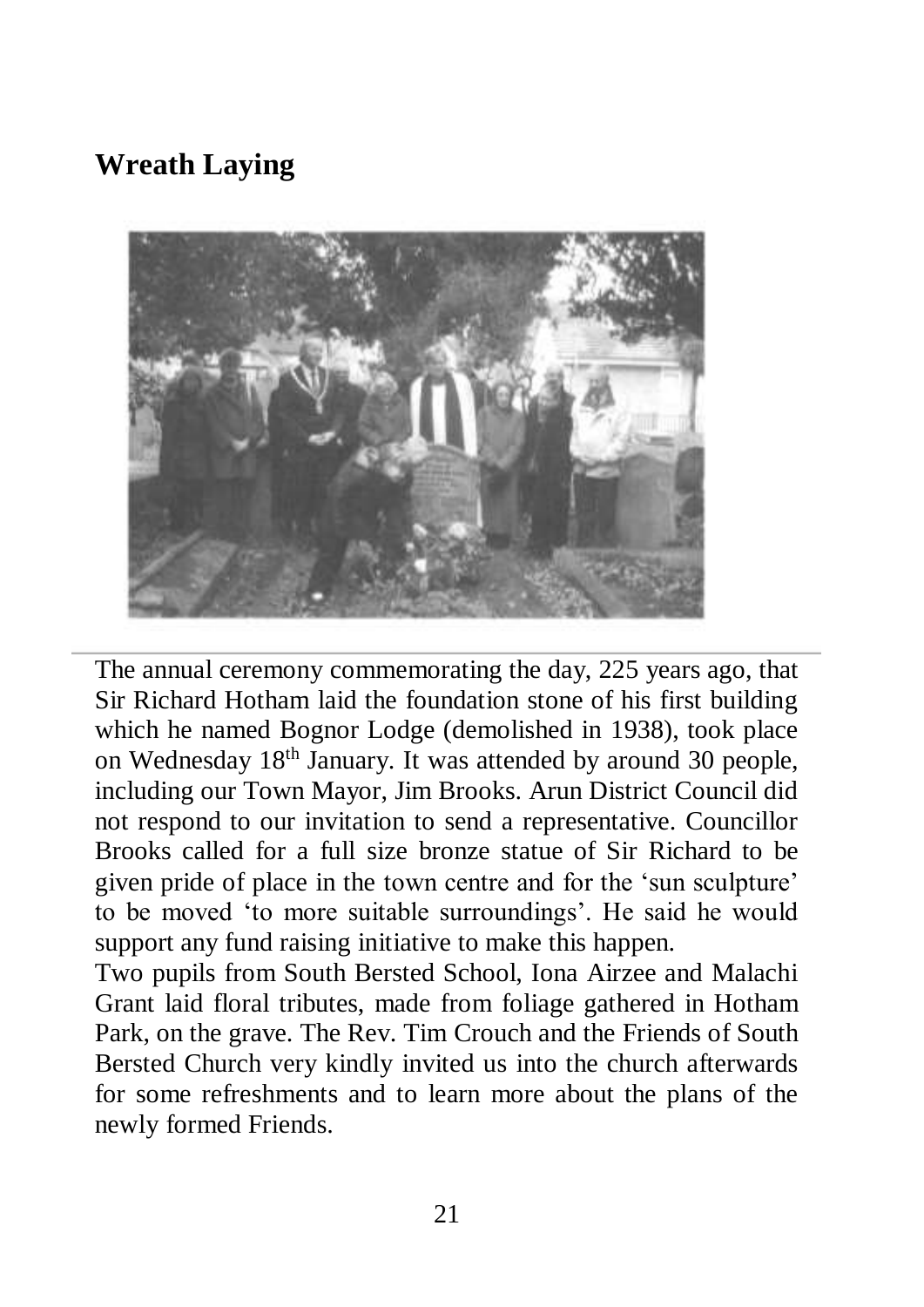#### **Bognor at War 1 By Cliff Mewett** HMS Black Prince (pictured below) was a Duke of Edinburgh



Class Armoured Cruiser which was launched in 1904. At the outbreak of World War One three Bognor sailors were serving aboard her, Petty Officer Stoker Henry Hellyer, Able

Seaman Albert

Newbury, who lived at 11 Scott Street and Leading Seaman Walter Simmonds who lived at 2 Scott Street. Her early war service saw her stationed in the Mediterranean before moving into the Red Sea to protect troop convoys from India and to deal with any German merchant ships of which she captured two. Returning to home waters she was attached to the Grand Fleet.

In 1916 the long anticipated battle between the Grand Fleet and the German High Seas Fleet took place in the North Sea with HMS Black Prince forming part of the First Cruiser Squadron. During the course of the engagement HMS Black Prince, in company with HMS Defence and HMS Warrior came under attack, HMS Defence was sunk and HMS Warrior disabled. During this action HMS Black Prince had a rough time and became detached and out of touch from the Grand Fleet which had taken a different course. Now alone she headed for a line of Battleships which were dimly visible in the far distance and as she approached them received a German recognition flash, she had unwittingly headed for a line of larger more powerful German ships. Hopelessly outnumbered and outgunned HMS Black Prince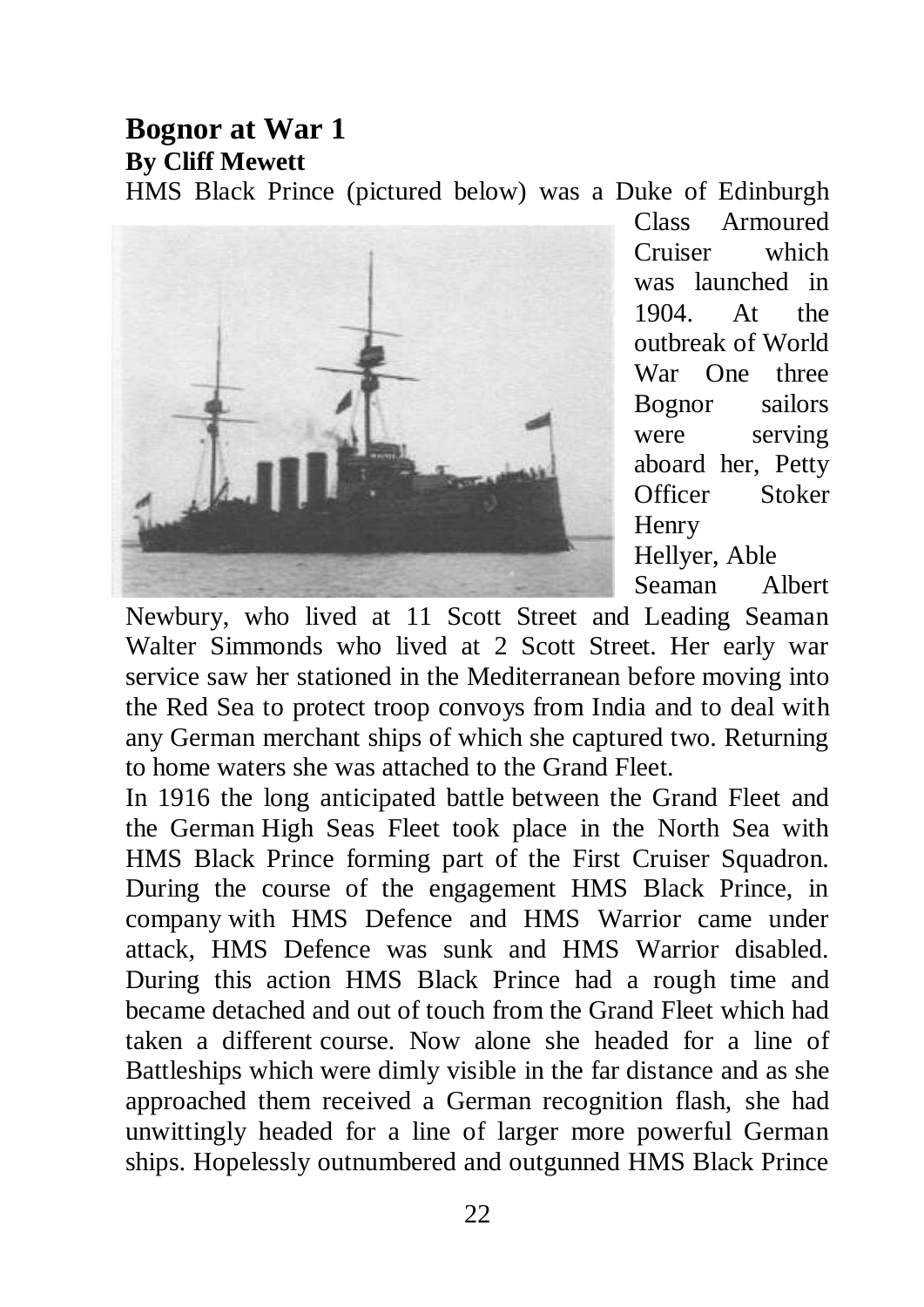tried to escape by turning sharply but was now totally exposed by the brilliant searchlights of four German warships that battered her from stem to stern, disabling her guns before she could fire a shot. Now totally out of control HMS Black Prince drifted past the German ships who continued to pour fire on her until with a tremendous explosion she blew up with all hands.

As well as the three Bognor sailors others from Chichester, Littlehampton and Arundel were also aboard her and they are all commemorated on the Portsmouth Naval Memorial at Southsea.

The above were not the only local casualties in the Battle of Jutland, Petty Officer Harry Allen, Petty Officer Leonard Bailey, both lost their lives on HMS Invincible, Stokers Francis Farley and Joseph Parslow perished on HMS Queen Mary and Able Seaman Edward Wade went down with HMS Shark. June 1916 was certainly a black month for many Bognor families.

## **Bognor at War 2 Submitted by Kay Fall**

Bognor Regis Observer December 9<sup>th</sup> 1939

Thirty two persons, including motorists and cyclists were summoned at the Bognor Regis



Police Court on Thursday in respect of lighting offences.

Fines were imposed on the following defendants for having cars without lights: Charles Frederick Fidoe, 10s; Frederick Walter Ames of Havelock Road Bognor Regis 10s; and Morris Benjamin of Nyewood Lane 5s.

Cyclist riding without lights were fined as follow: Anne Rosemary Allen 5s, Pamela Morgan of Marshall Ave, 15s Vivien Jennet of Felpham 15s; William Hector Beale of Felpham 10s; John Cyril Shepherd of Dorset Road 7s 6d; Doreen Sands of Bognor 15s; James Hall of Green court Drive North Bersted 5s; John Miller of West oats Gardens 10s; Charles William Homer of New Barn Lane 5s; William Thomas Coins of Bognor 5s; Douglas George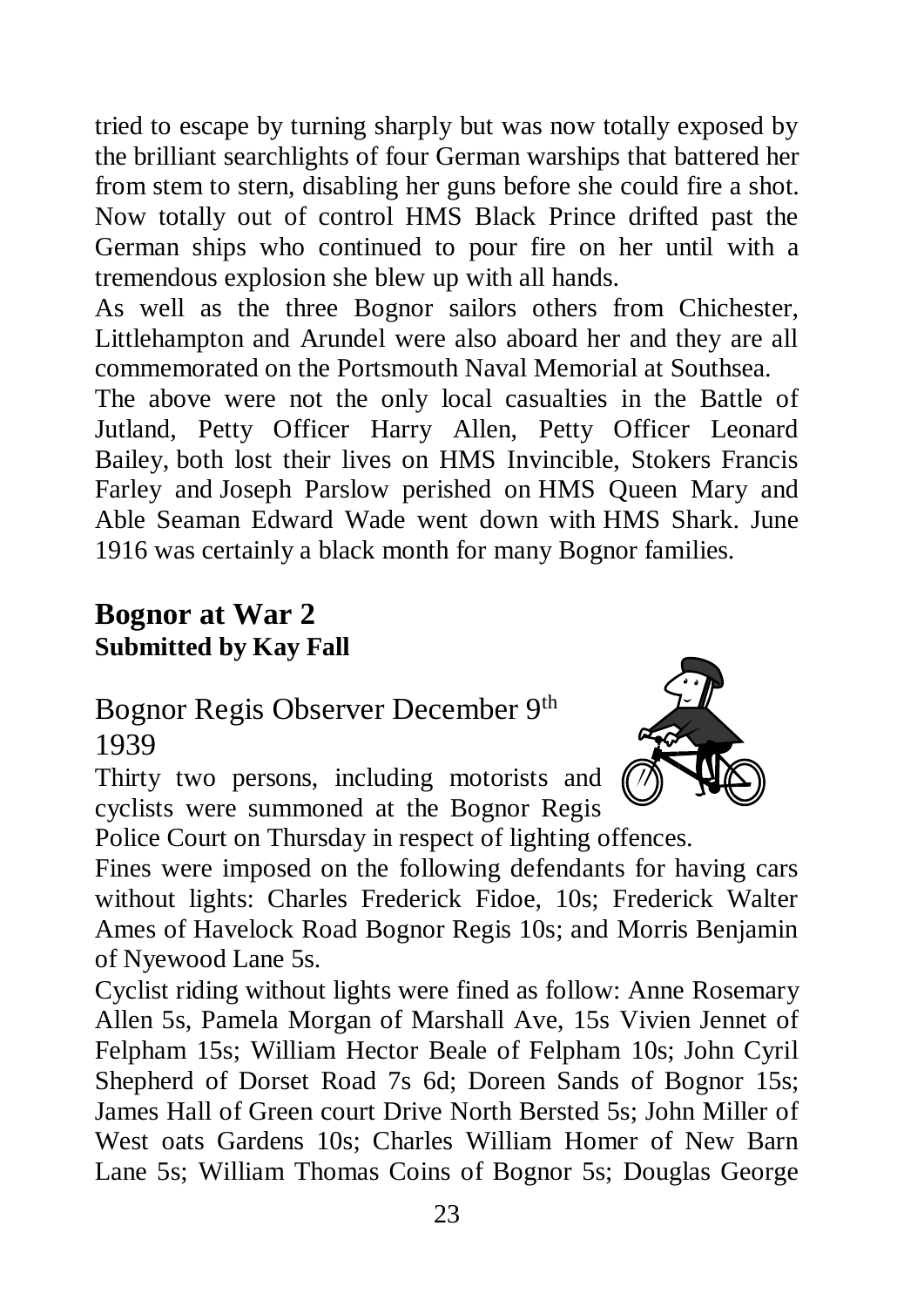Corduroy of Chichester Road 10s; William Wilson of Nye wood Lane 5s; Patrick Connelly of Town Cross Avenue 5s; Frank Creighton of Fletcher's Lane Felpham 7s 6d; Michael Cater of Kyoto Court 7s 6d; Roy Penn of Tangmere 10s, William John Sands of Bognor 10s; and James Alfred Blake of Hoe Lane Flansham 7s 6d. Herbert Lough and Ivy Cooksey were fined 5s each for two persons being carried on a bicycle.

I wonder how many people are fined today.

Editor's note: Although this was during the 'blackout' which had



been imposed on 1st September 1939, two days before war was declared, there were so many people being killed in road accidents that by December the regulations had been modified to require vehicles to show specially adapted lights. Pedestrians were allowed

to carry a small torch providing they didn't point it skywards.

The king's surgeon, Wilfred Trotter, wrote an article for the British Medical Journal where he pointed out that by "frightening the nation into blackout regulations, the Luftwaffe was able to kill 600 British citizens a month without ever taking to the air, at a cost to itself of exactly nothing."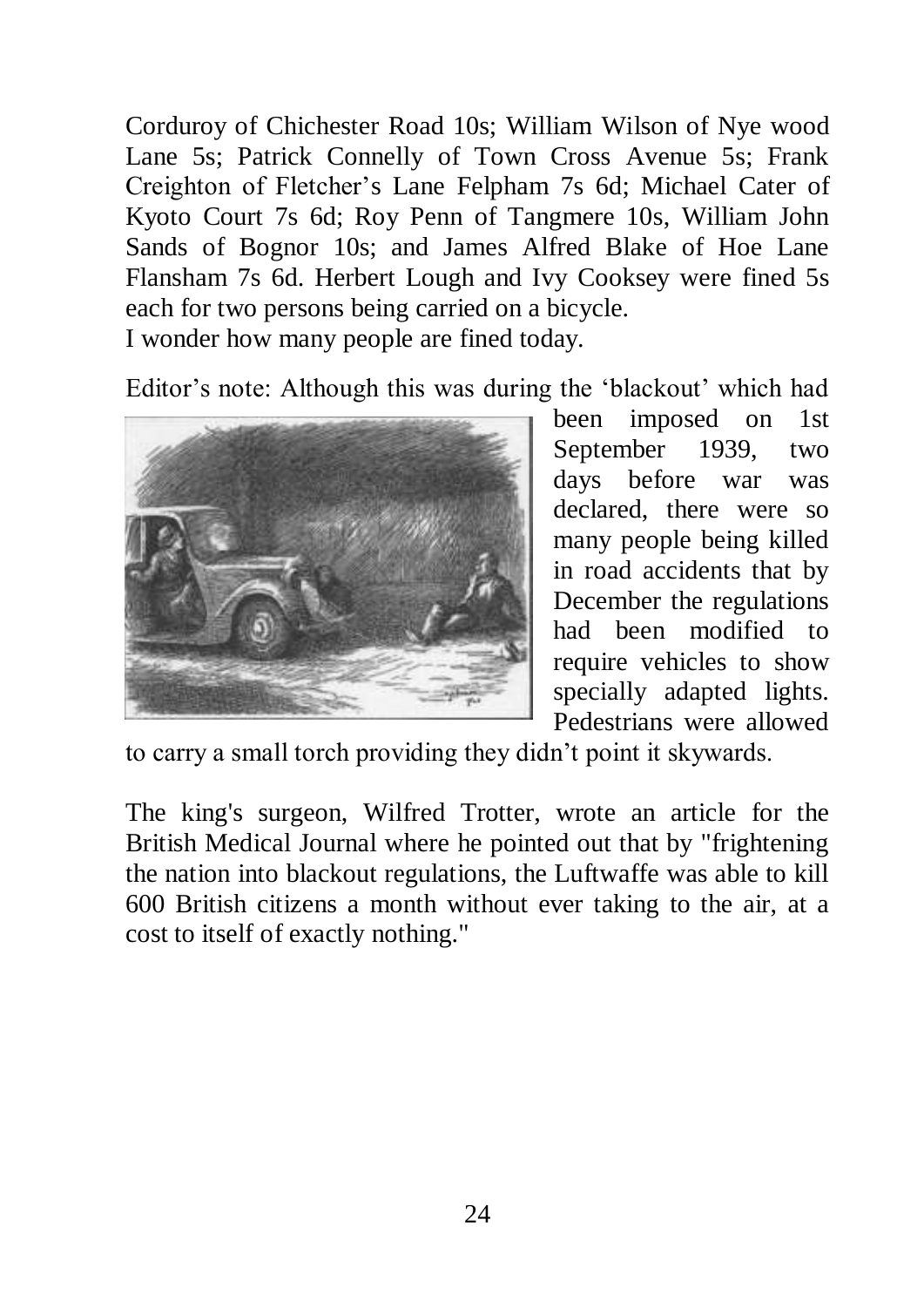## **The Green Thing**

Submitted by Maurice Bone

Editor's note; The original was obviously written for an American audience and I have 'anglicized' it.

In the queue at the shop the cashier told the older woman that she should bring her own grocery bag because plastic bags weren't good for the environment. The woman apologised and explained; 'We didn't have the green thing back in my day'.

The cashier replied 'That's our problem; the former generation did not care enough to save our environment.'



He was right, that generation didn't have the green thing in their day. Back then they returned their milk bottles, lemonade bottles and beer bottles to

the store. They were washed, sterilized and refilled so that the same bottle could be used over and over again. So they really were recycled.

But they didn't have the green thing back in that customer's day.

In her day they walked upstairs because they didn't have lifts and escalators. They walked to the grocery store and didn't climb into a 300 horsepower machine to go a couple of hundred yards.

But she was right they didn't have the green thing in her day.

Back then they washed the baby's nappies because they didn't have the throwaway kind. They dried the clothes on a line not an energy gobbling three kilowatt machine. Wind and solar energy really did dry the clothes. Kids got hand me downs clothes from their brothers and sisters, not always brand new clothing.

But she was right they didn't have the green thing back in her day.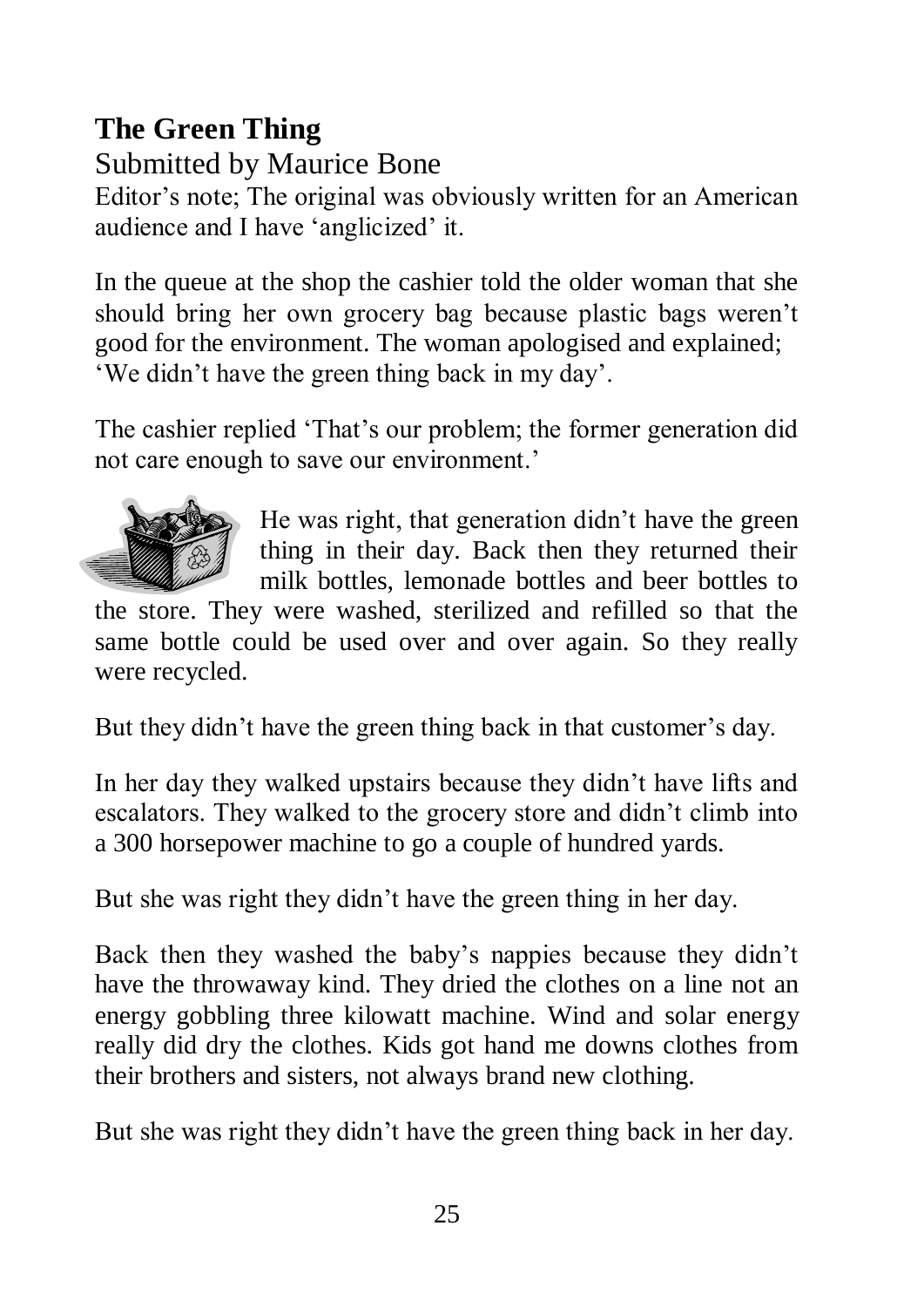Back then they had one TV or radio in the house, not a TV in every room And the TV had a small screen the size of a handkerchief, not a screen the size of Sussex.

In the kitchen they blended and stirred by hand because they didn't have electric machines to do everything for you. When they posted a fragile item it was wrapped in old newspapers to protect it, not Styrofoam or plastic bubble wrap.



Back then they didn't fire up an engine and burn petrol just to cut the lawn. They used a push mower that ran on human power. They exercised by working so they didn't need to go to a health club to run on electric treadmills.

But she's right they didn't have the green thing back then.





They refilled their writing pens with ink instead of buying a new pen and they replaced the razor blades in a razor in stead of throwing away the whole razor just because the blade became dull.

But they didn't have the green thing back then.

Back then people took the bus and kids rode their bikes to school or walked instead of turning their mums into a 24 hour taxi service. They had one electrical outlet in a room, not an entire bank of sockets to power a dozen appliances. And they didn't need a computerized gadget to receive a signal beamed from a satellite 2000 miles out in space in order to find the nearest pizza place.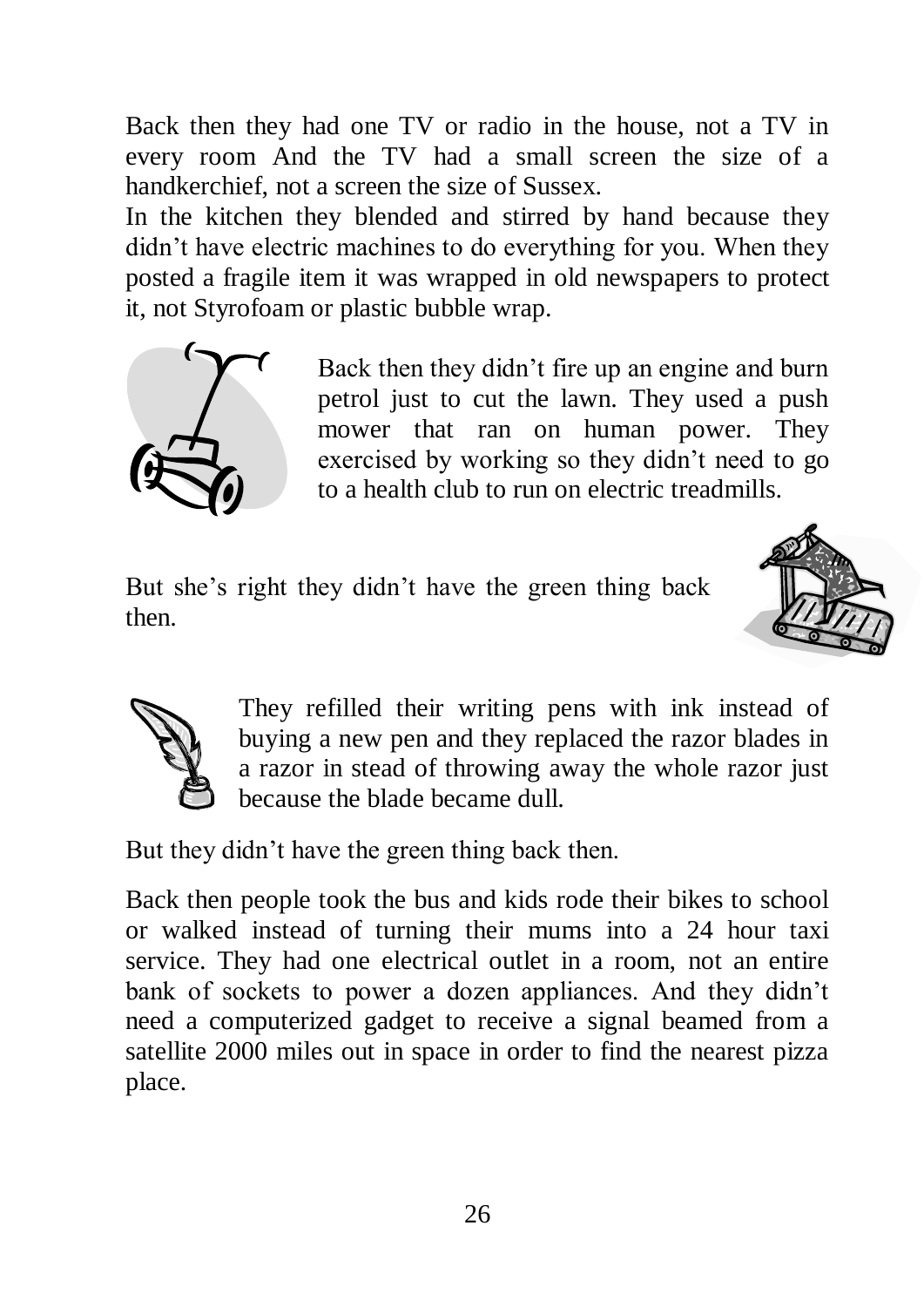But isn't it sad that the current generation laments how wasteful the old folks were just because they didn't have the green thing back then!

## **Other People's Museums – part 2 By Jane Barnes**

The Sedgwick Museum of Earth Sciences is one of the museums of the University of Cambridge. It holds many specimens of rocks and fossils sent back to England by Charles Darwin during his voyage on the 'Beagle' as he had studied at Cambridge under Adam Sedgwick. It also contains an impressive array of fossil specimens from different parts of England including many from Sussex; full size reconstructions of dinosaurs and the largest spider ever known, reconstructed from a fossil in Argentina. In Bay 7 is a whole shelf of Bognor Rock (not the confectionary type!) complete with specimens of Rotularia Bognoriensis.

## **From our archives – part 1**



Letter heading from 1917, Hairdresser, Tobacconist and Umbrella Maker seems an odd assortment of trades.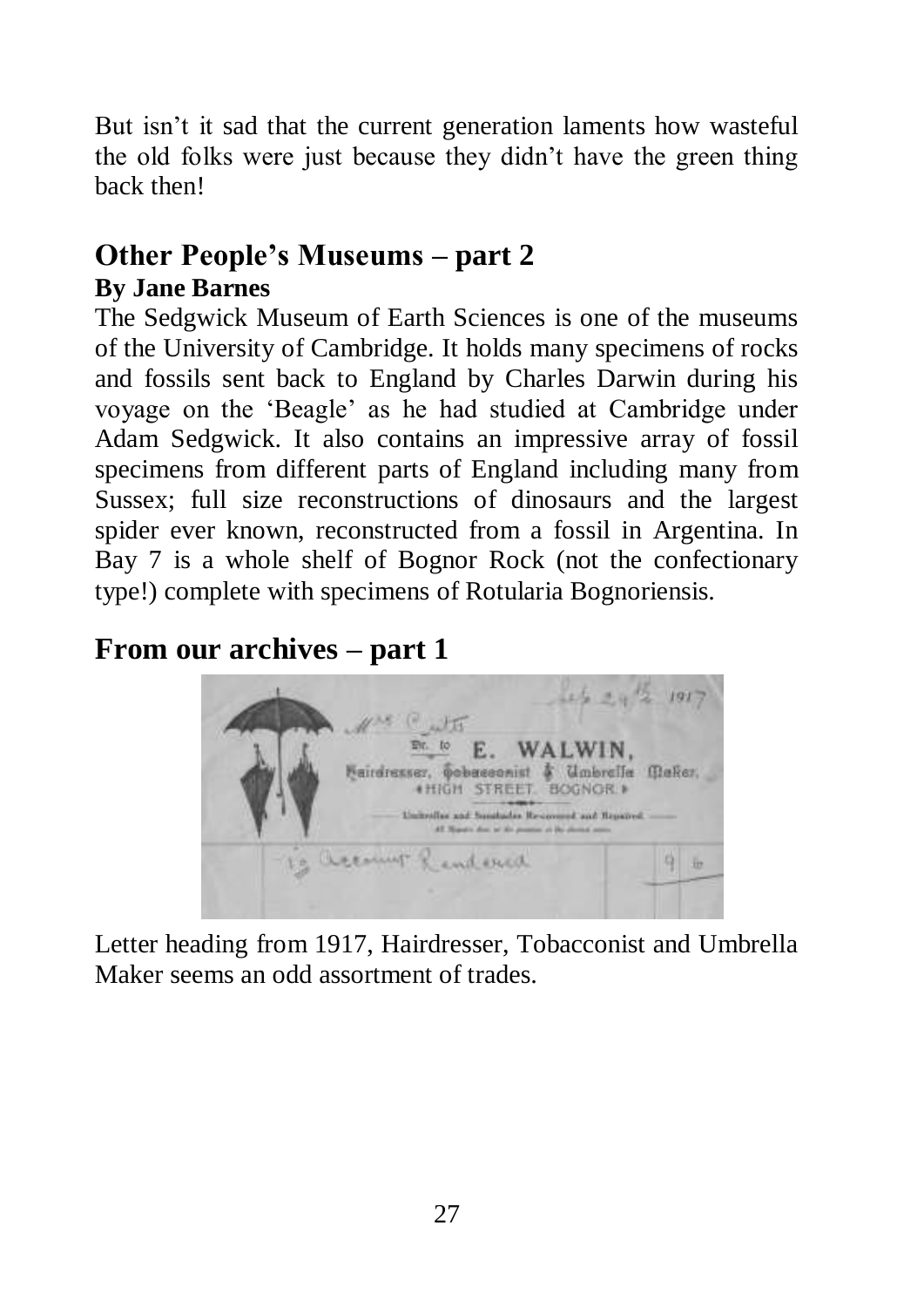## **An Elegant Watering Place**

Extract from a booklet of the same name by your editor which is on sale in the Museum.

You perhaps do not recognise this description of Bognor but in a 1794 travel guide it was described as a 'fashionable and elegant watering place' and its houses were praised as being of such elegance that they would not 'disgrace the Metropolis.'

Although Sir Richard did not achieve his ambition of enticing George III to Bognor, he built Dome House for just this purpose, his son the Prince Regent, later George IV did spend a few days there visiting his mistress Countess of Jersey who was holidaying there. George IV's daughter, Princess Charlotte spent three summer holidays there.

Queen Victoria holidayed here as a child and in later life referred to 'dear little Bognor'. At least she was more complimentary that her grandson George V who after convalescing here was alleged to have been very rude indeed!

In the early days of Hotham's empire the aristocracy did come in large numbers, some just to visit, others to stay. The cast list for the 1795 season included; Duke of Devonshire, Duchess of Rutland, Lord Spencer, the Earl and Countess of Pembroke, Lord Lucan, Lord Dunwar, Lady Grantham, daughter of the Earl Hardwicke and Lady Uxbridge whose husband was later to lead a famous Life Guards charge at the battle of Waterloo.

Lady Hester Newdigate, visiting Bognor with friends, was so impressed that she took a house for the season. She wrote a series of letters to her husband which gives us a flavour of Bognor at the time. 'We were quite delighted with the place. Sir Richard Hotham to whom it belongs has built 30 or 40 neat convenient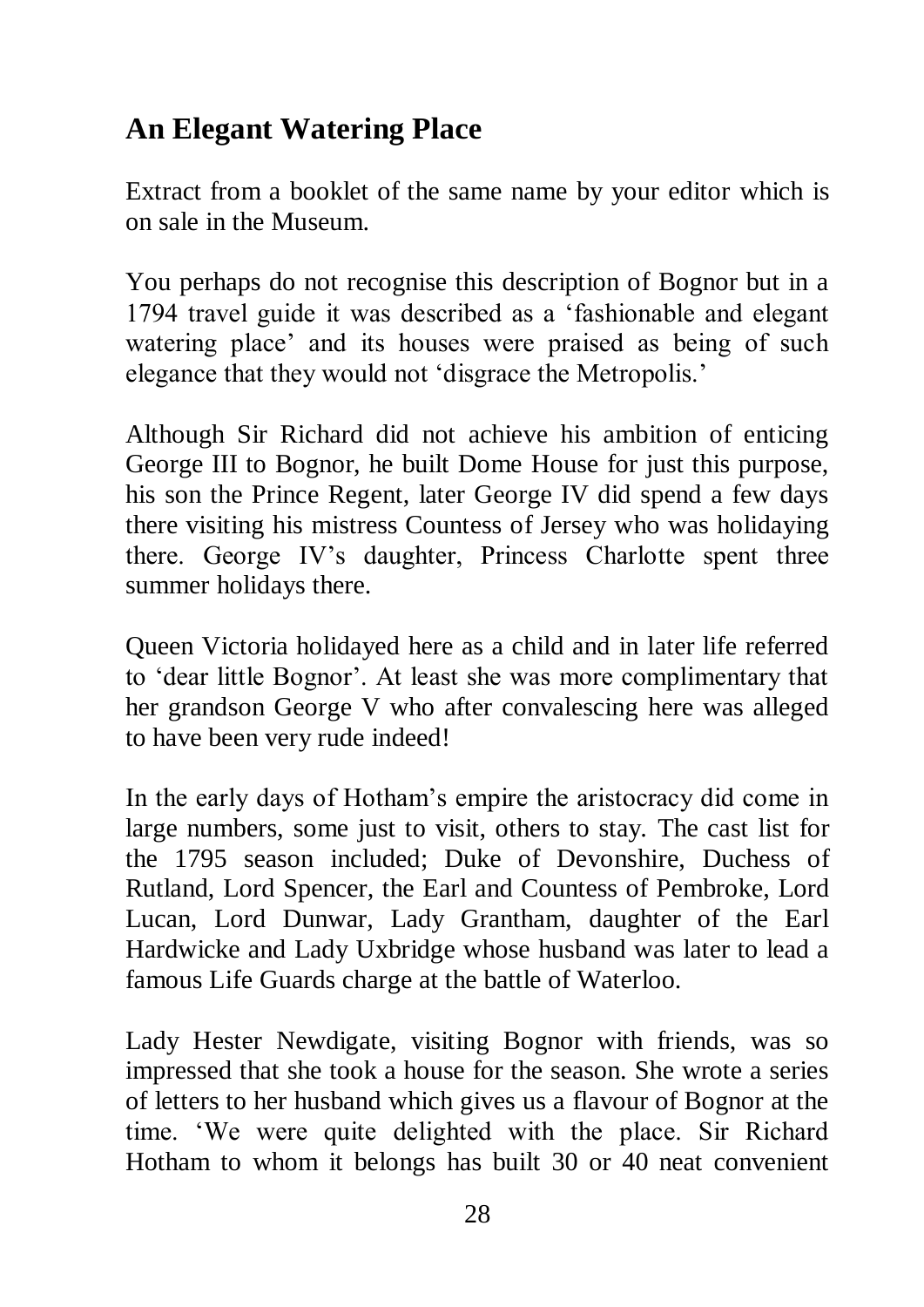houses of different sizes for the reception of Company, all pleasantly situated and with full view of the sea. A convenient hot sea bath is also just made and the Great World has taste enough to prefer it to all others upon this coast. Whilst we sat down to dinner, there passed the Duchesses of Devonshire and Rutland, Lady E Foster, Dowager Lady Sefton etc and we saw the names and titles of at least 20 more of the very supreme set.'

Among aristocratic residents were the Earl of Arran, the Earl and Countess of Mayo and Claude Bowes Lyon, Earl of Strathmore, the Queen's maternal great grandfather.

An advertisement for Bognor Rocks, as it was then called, in the Sussex Weekly Advertiser dated 19<sup>th</sup> May 1792 states:

#### To be Lett

Seven handsome houses, built last summer, on a moderate scale, on a plan of convenience and comfort, the whole completely furnished, in a style of elegant neatness; with gardens to each, laid out in walks and planted with shrubs. The situation is truly desirable, being within a quarter of a mile from the sea, from which there is an extensive and grand view of the Main ocean, and the Isle of Wight; the eye is at the same time presented with picturesque views of a rich and fertile inland country, commanding views of the Surrey and Sussex hills, with distinct views of Chichester, Stanstead, Goodwood, Slindon and Arundel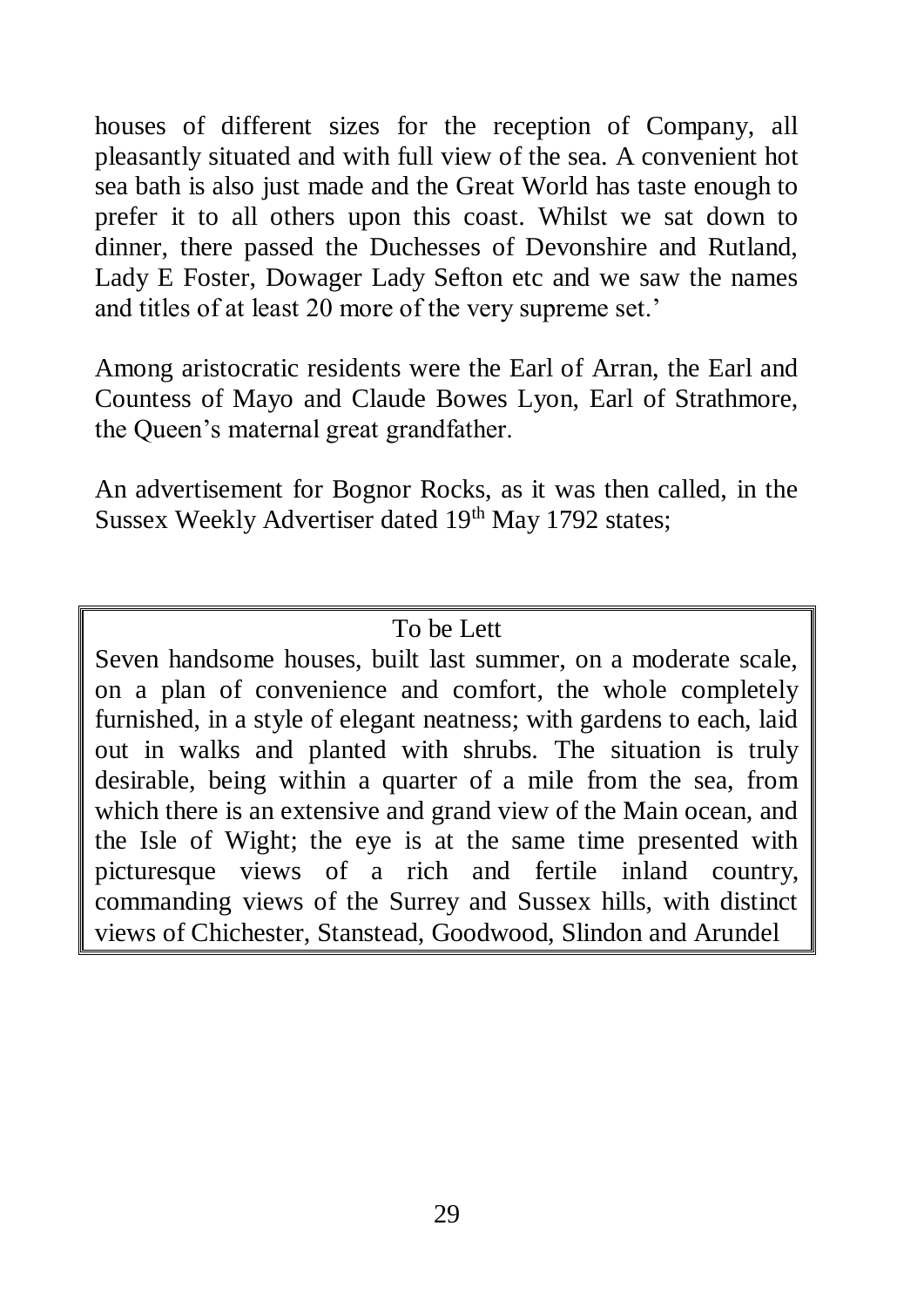

This probably refers to Hothamton Place, sometimes known as Hothamton Row which had a frontage of 169 feet and stood adjacent to East Row; both buildings overlooked Hothamton Field later to be called Waterloo Square. Completed around 1789 they were to be let as furnished accommodation for visitors. Hothamton Place comprised seven residences; the centre portion had eight bedrooms while others contained three or four bedrooms each. All had drawing, dining and breakfast rooms with quarters for domestic staff in the basement. The building was described in newspaper advertisements of the time as 'genteel dwellings with a south aspect commanding an uninterrupted sea view and delightful inland prospects'.

After Hotham's death his properties were sold to pay his debts and in 1800 the building, together with 6 acres of land, was purchased by Mr Hurst for £4400. It was acquired about 1870 by the Merchant Taylors Company of London for use as a convalescent home for women. It was sold in 1921, along with Waterloo Square, to Bognor Urban District Council and was the first of Hotham's buildings to be demolished in 1935.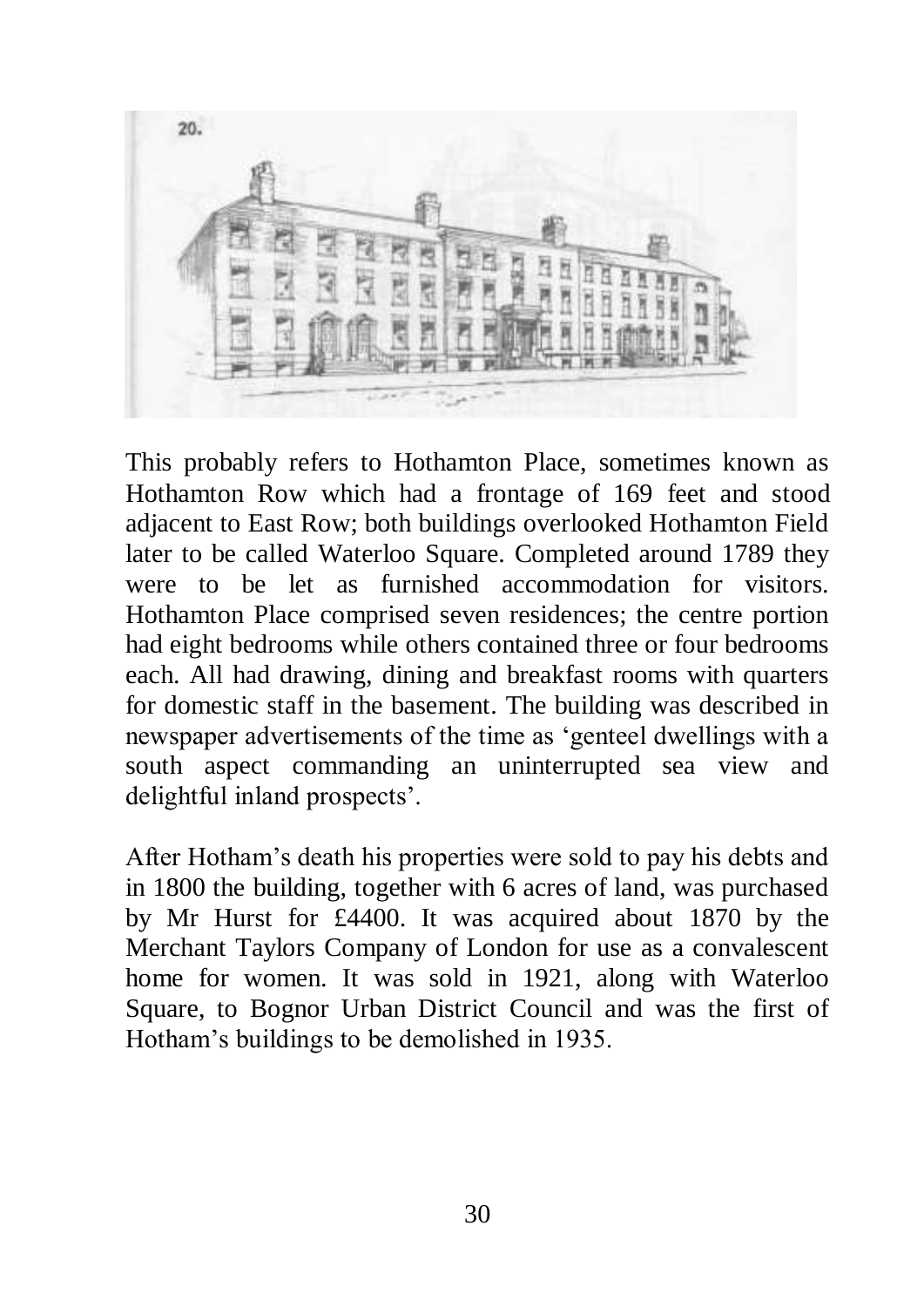#### **From our archives – part 2**



Can anybody throw any light on this picture? It has been suggested that the windsock at the top of the obelisk may indicate an air show. The registration on one of the vehicles indicates that it was registered in London in the 1920s. There appears to be a haystack on the right and what might just possibly be a Tamarisk hedge in the distance. I suspect this may not be Bognor at all.



Anyone recognise where this restaurant or dining room was?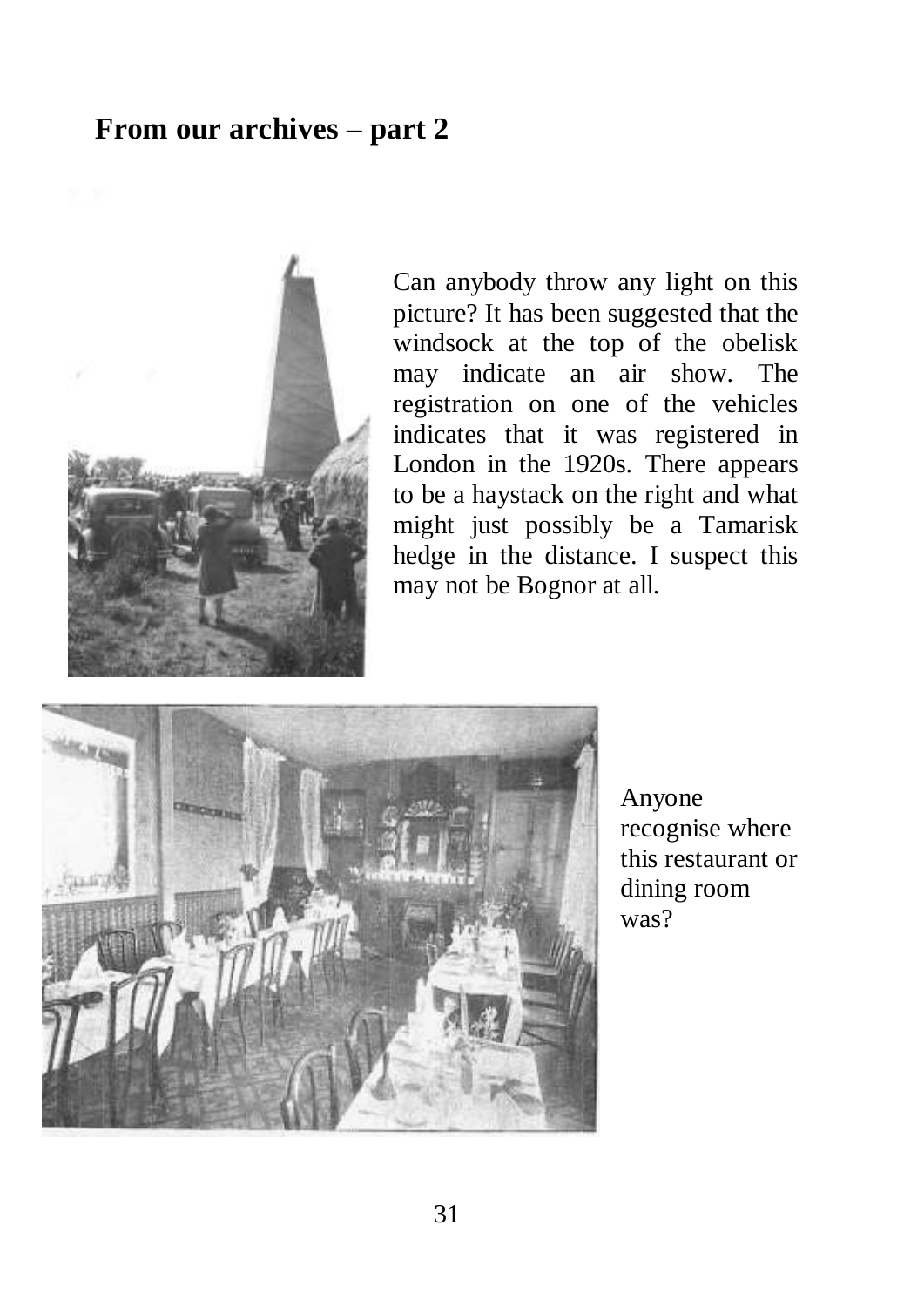## **Other People's Museums – part 3 By Jane Barnes**

Osbourne House, on the Isle of Wight, was one of Queen Victoria's favourite holiday homes, where she and Prince Albert made a happy atmosphere for their growing family beside the seaside. The family had their own bathing machine on the shore, which ran out into the water on stone rails. This can still be seen today.

The introductory exhibition at the entrance shows a typical scene on a beach where bathing machines are being used. It shows BOGNOR beach to the west of the pier, complete with Jenkin's bathing machines.

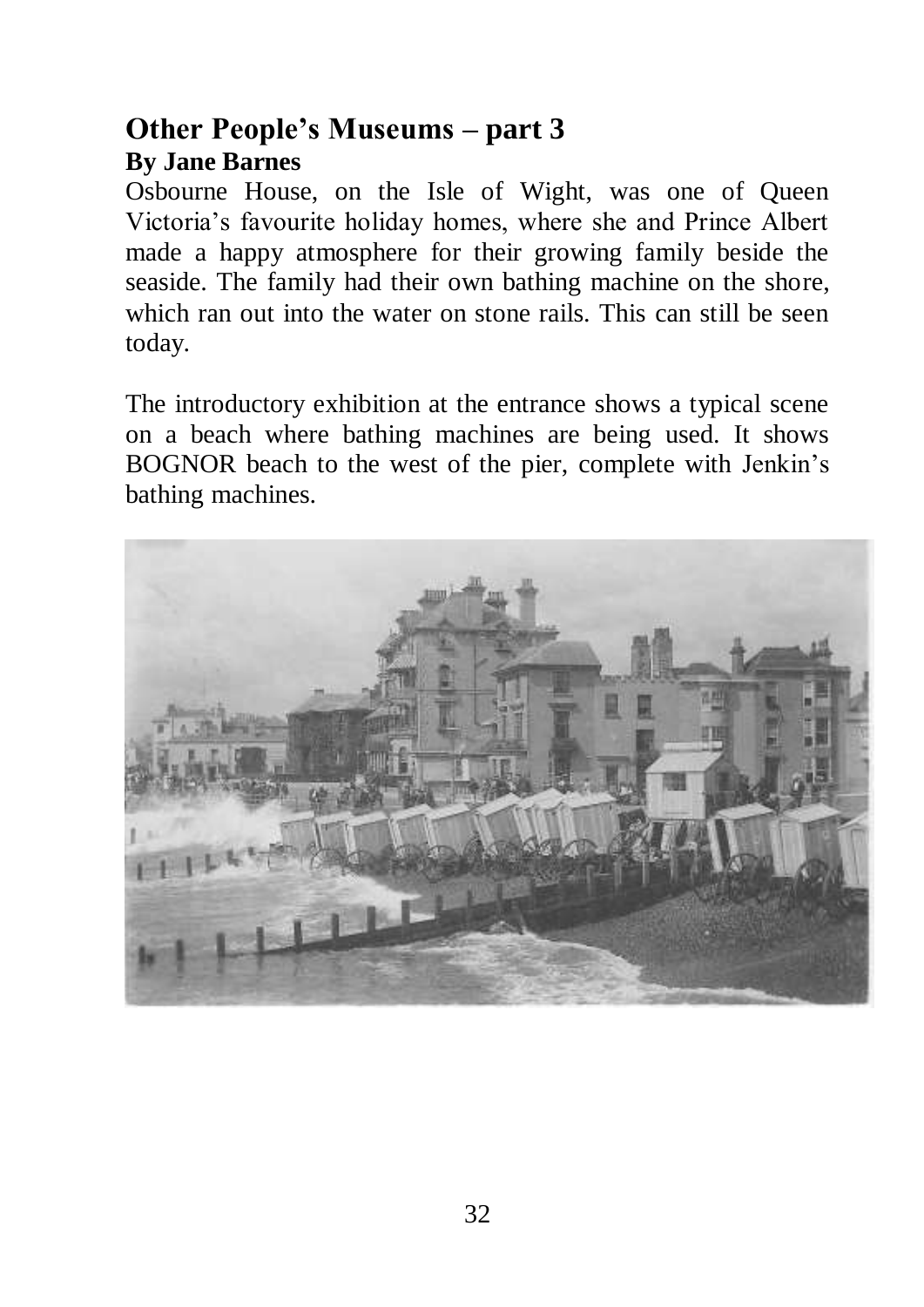

Jenkin's restored bathing machine which will be displayed at the Museum. It necessitates the raising of the roof of one of our outbuildings but hopefully this will be done in time for

the 2013 season.

## **Sea Bathing**

From the West Sussex gazette,  $10^{th}$  May 1855



To the Editor – sir, As I was much pleased with your remarks on the indelicacy of Sea Bathing at Bognor last year, I hope you will extend them to Brighton and Worthing, where they are quite as much needed. At the same time I must say that I do not think the plan adopted at Bognor (making the gentlemen wear drawers) meets the case. What is wanted is an awning to each bathing machine as in the Isle of Wight and at

Dover. They afford shelter to the gentlemen getting in and out of machines, and under them ladies can bathe without exposure. I am sure the adaption would be of great benefit to the watering places on this coast, as many ladies avoid Sussex in the summer because they cannot bathe with decency.

I am, Sir, your obedient servant, M.A.C. Brighton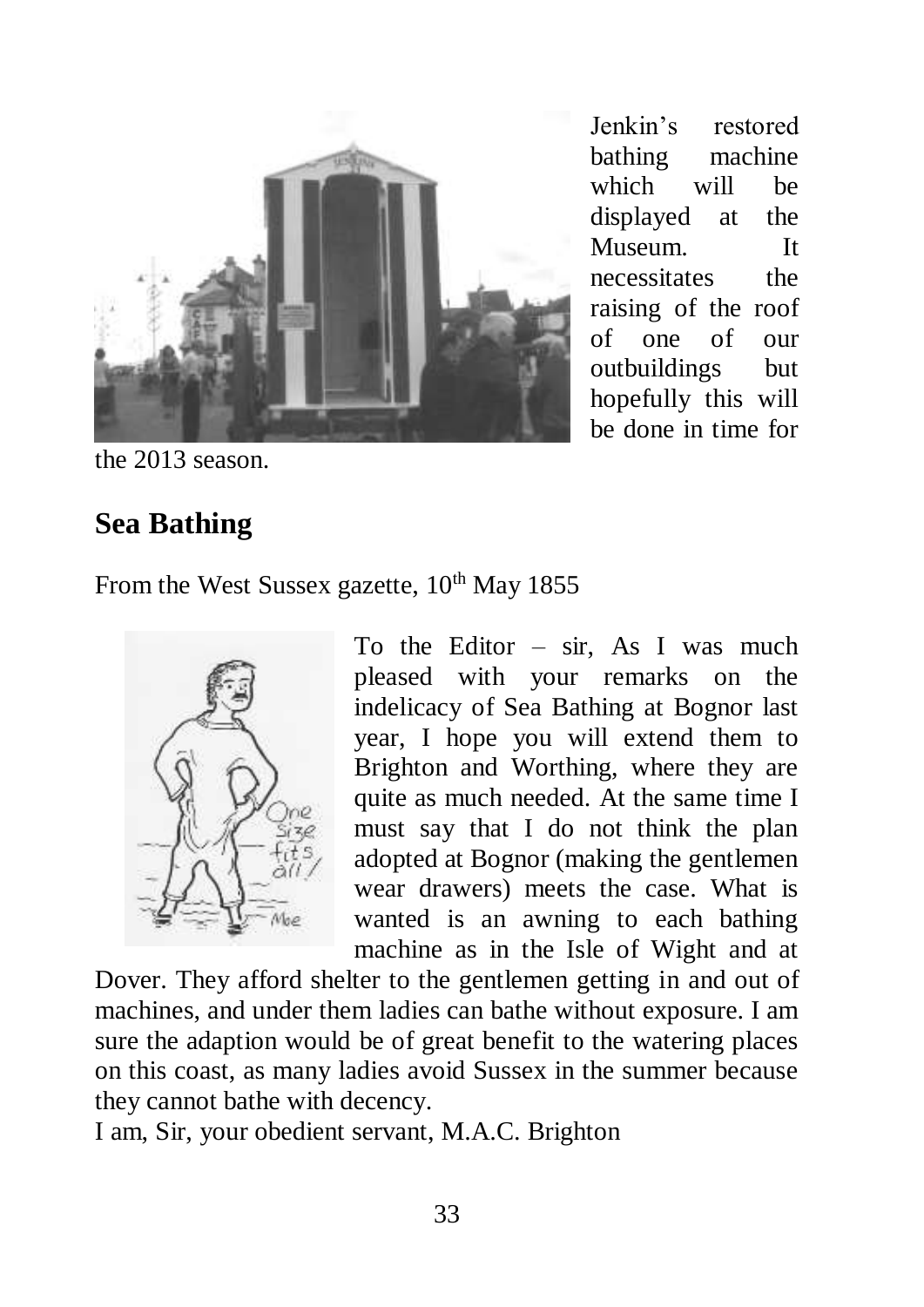## **A Hint to Visitors**  Chichester Observer 5<sup>th</sup> August 1914

#### **Where a happy half hour can be spent BOGNOR'S WEAVING INDUSTRY**



No visitor to Bognor should leave the town without first paying a visit to the premises of Bognor Hand-Weaving Industry, which are situated in the High Street next to the Council Offices.

For some time past there has been growing interest in the revival of the old forms of handicrafts, more especially with regard to hand-loom weaving and the desire for beautiful as well as useful things is rapidly spreading, there is an increasing demand for fabrics of an artistic nature.

The Bognor Hand-Weaving Industry is established to make and supply hand-woven materials of beauty, excellence and originality of design, and to restore to their time-honoured places the loom, wheel and needle.

The principal of the industry is Miss May Glanville, who extends a hearty invitation to visitors to view the looms working. There is no obligation whatever to buy.

It would be rather difficult to imagine anything more interesting to amuse the children for half an hour than to spend the time at Miss Glanville's establishment, where so many beautiful things are made. The premises are open daily.

Lessons can also be given at the following rates:-

Weaving, three hours daily, £2.10s per month Spinning, two hours daily, £1.1s for six lessons

Miss Glanville attended the Children's Welfare Exhibition that was held at Olympia in April and her work was much admired.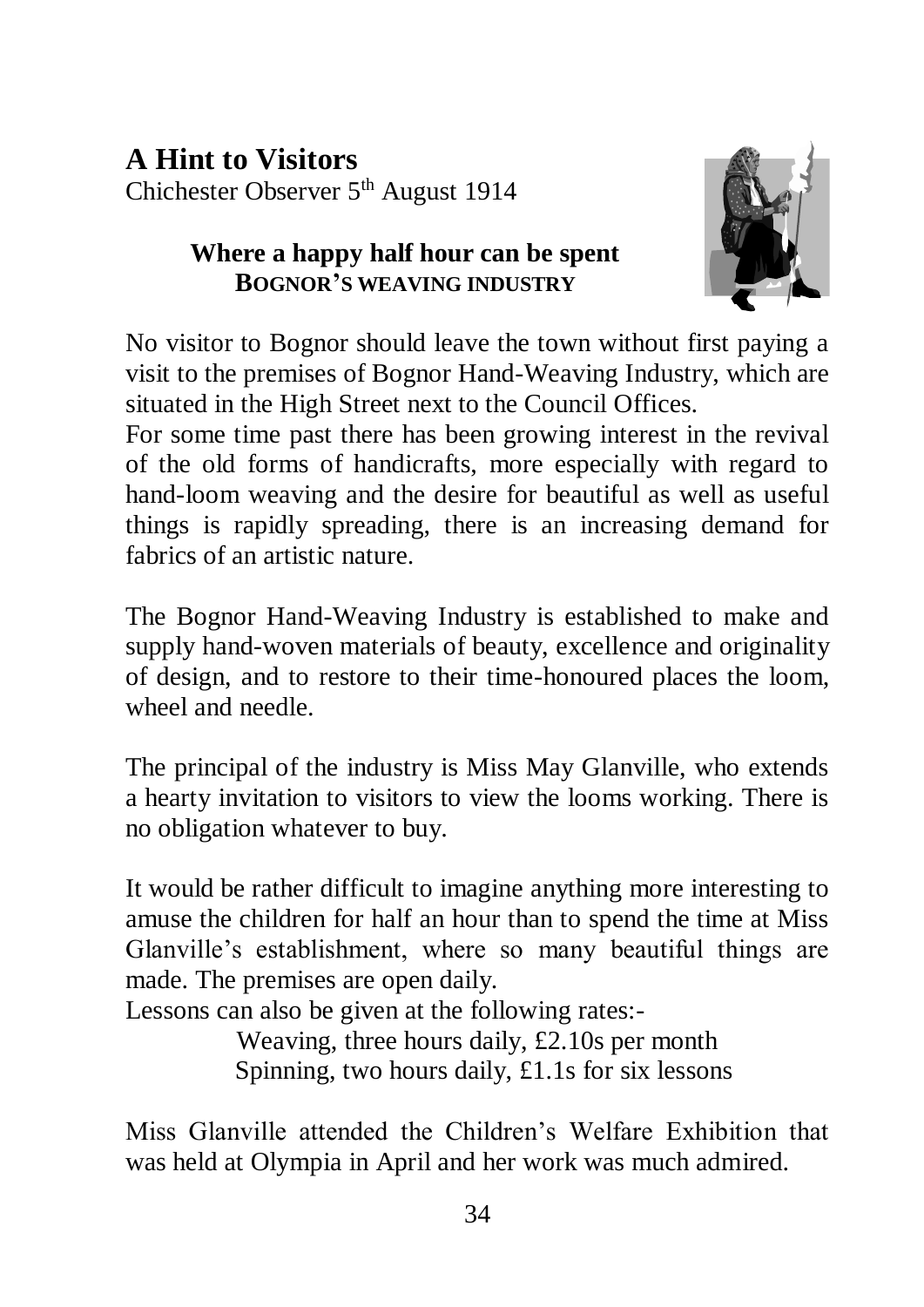Ladies may be interested to read the following extract from the price list, though it should be understood there is no obligation whatever on visitors to buy:-

Dress lengths from 15s; children's frocks from 7s.6d; studio aprons 8s; blouse lengths 5s: sideboard cloths, toilet covers, tray cloths and covers of all descriptions at 3s.6d; bags 2s; children's bibs 3s; afternoon tea cloths 4s.



Derby House (left) and Valhalla

Submitted by Ron Iden who notes that the 1915 Bognor directory records the Bognor hand-weaving industry at No. 70 High Street, one of three houses (nos. 66 and 68 were the Council Offices, previously the Jubilee School for girls) demolished in 1928 and replaced by the bus station in 1934. The weavers then moved to Derby House on the corner of Lyon Street and High Street which was itself demolished in 1939.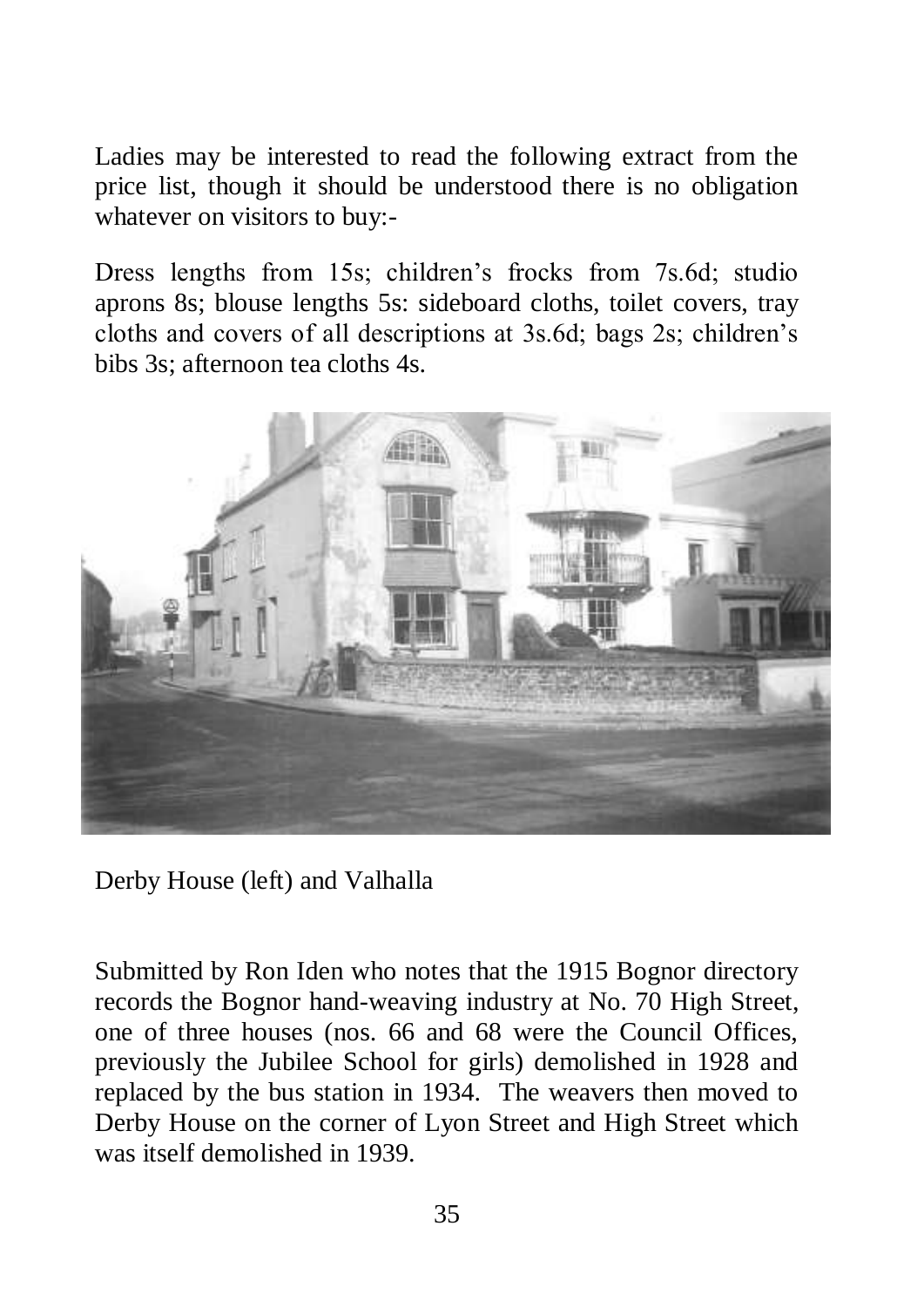## **BBRRRRRRRR !!**

From the West Sussex Gazette 22<sup>nd</sup> February 1855. **BOGNOR –** The severe weather.

For many years past we believe this coast has not presented such an unusual appearance as it did on Saturday last, and several days following. Large sheets of ice floated on the ocean, which, at low water, gave it the appearance of a frozen lake. Not a ripple disturbed the surface; sea birds here and there floated upon frozen water, while various wild fowl, in flocks, passed over. On the small craft and boats afloat could be seen, from the shore, crusts of ice adhering to their hull, previously washed by the briny waves. Large blocks of ice covered the sands, which, after each receding tide, was literally frozen several inches in thickness. The beach, covered in frozen foam or spray, appeared as hillocks of snow, and in places as strongly cemented as a concrete wall.



Picture is from the winter of 1962/63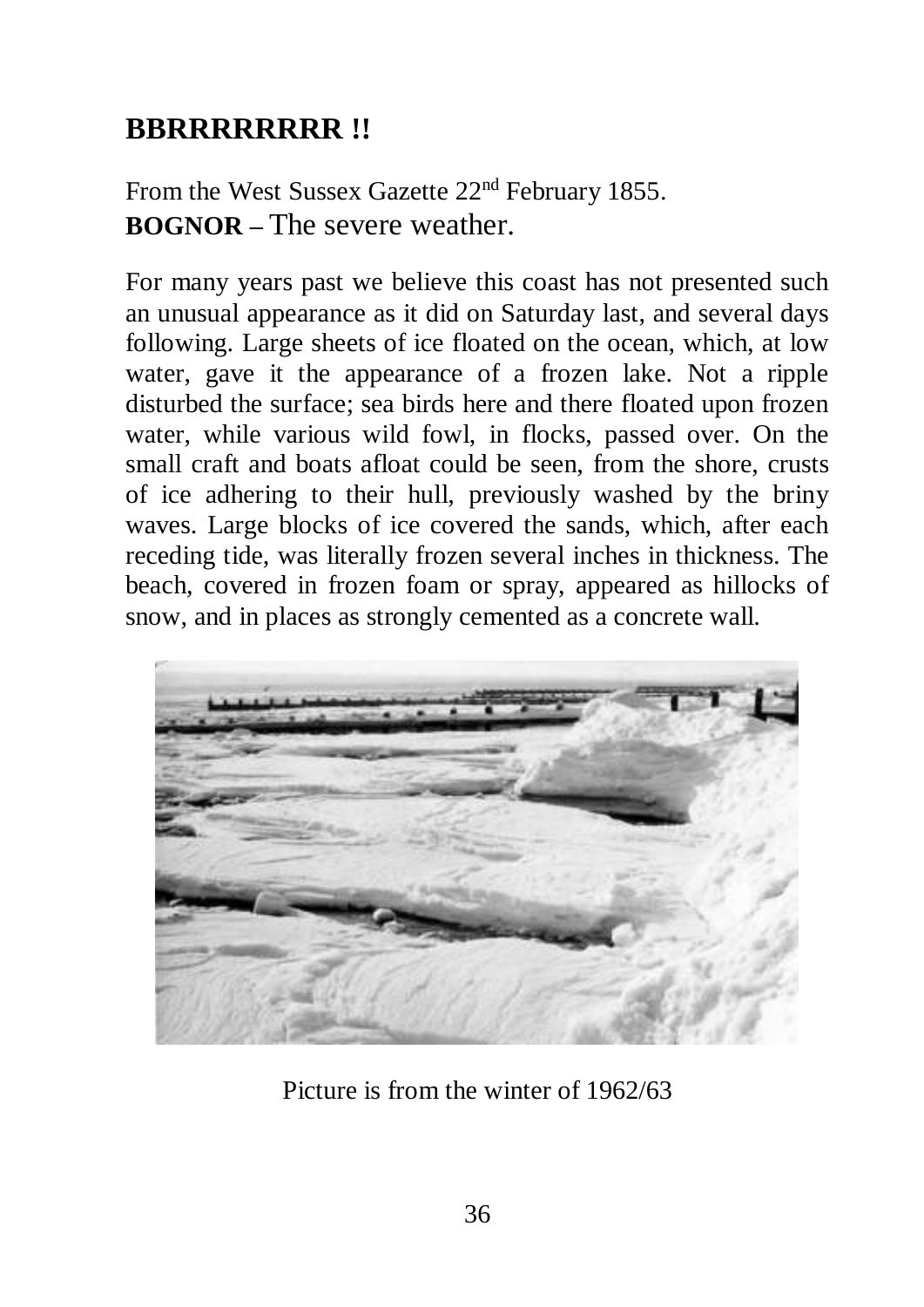## **The Newsletter**

The Society is grateful to all who have contributed articles, news, comments and historical information for the newsletters over the years. I hope the range of interests will continue to expand and our publication will encourage and develop research into the past and present of our 'patch' which covers from Elmer in the east to Pagham in the west and including Bersted.

I am not quite sure how but apparently I volunteered to edit the newsletter following the retirement of Michael and Margaret who will be a hard act to follow

Contributions should be sent to me; Mrs Sheila Smith **Thistledew** Lagoon Road Pagham PO21 4TJ

Tel. 01243 262646

or by e mail at 'sheila@barnie.myzen.co.uk'

e mail contributions will be especially welcome as it means that I do not have to re type the copy. However please do not be put off; I will gratefully accept typed or handwritten items.

Deadlines for contributions are end of January and July.

As I am also the Society's archivist I will also be pleased to receive any pictures, documents, memorabilia, newspaper cuttings etc. of historical interest, either of local places or people. If they are items you do not wish to part with they can be scanned into the computer and returned to you.

Reg. Charity Number 286590 Printed by Graham Press, London Road, Bognor Regis